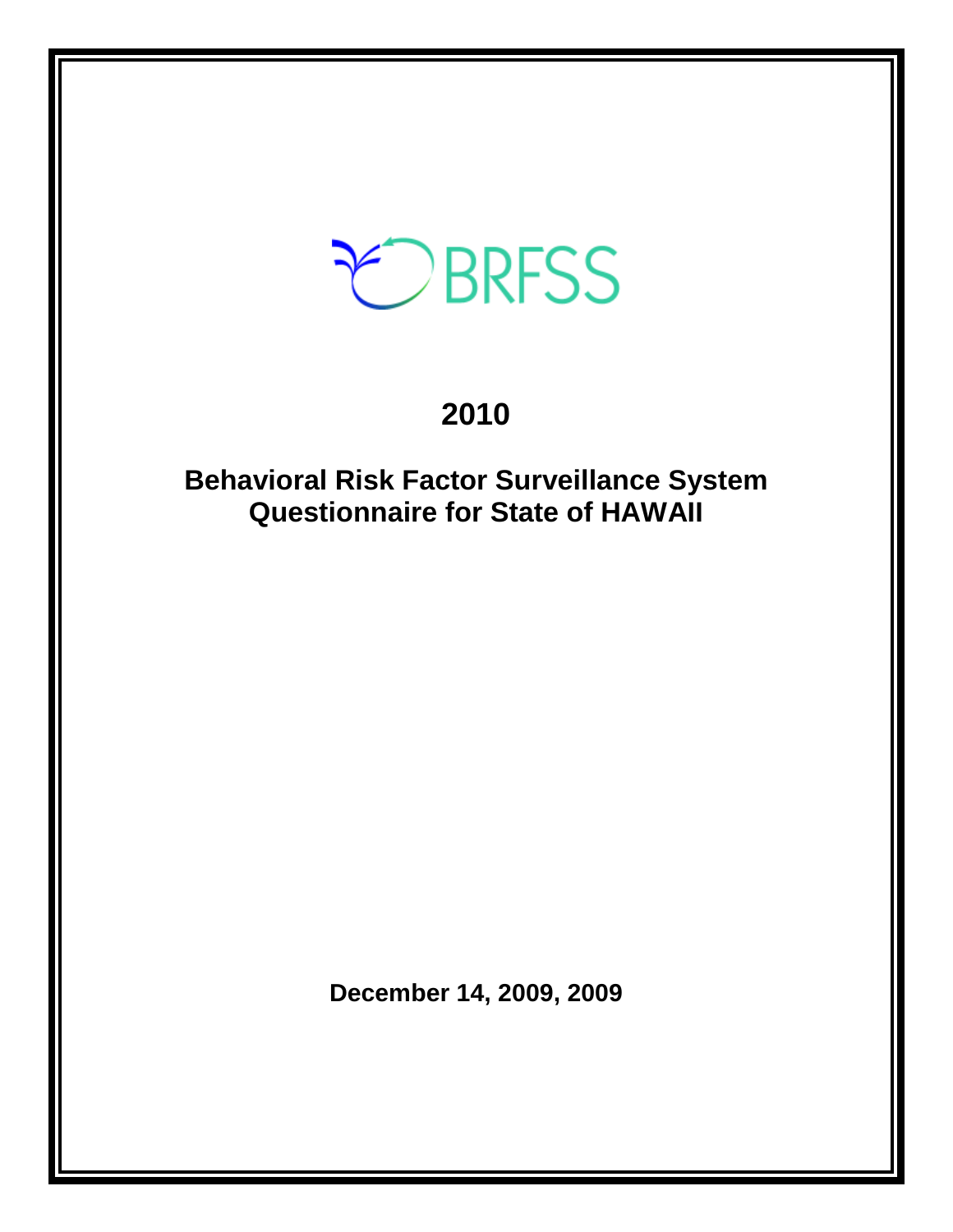

### **Behavioral Risk Factor Surveillance System** 2010 Questionnaire for State of Hawaii

### <span id="page-1-0"></span>**Table of Contents**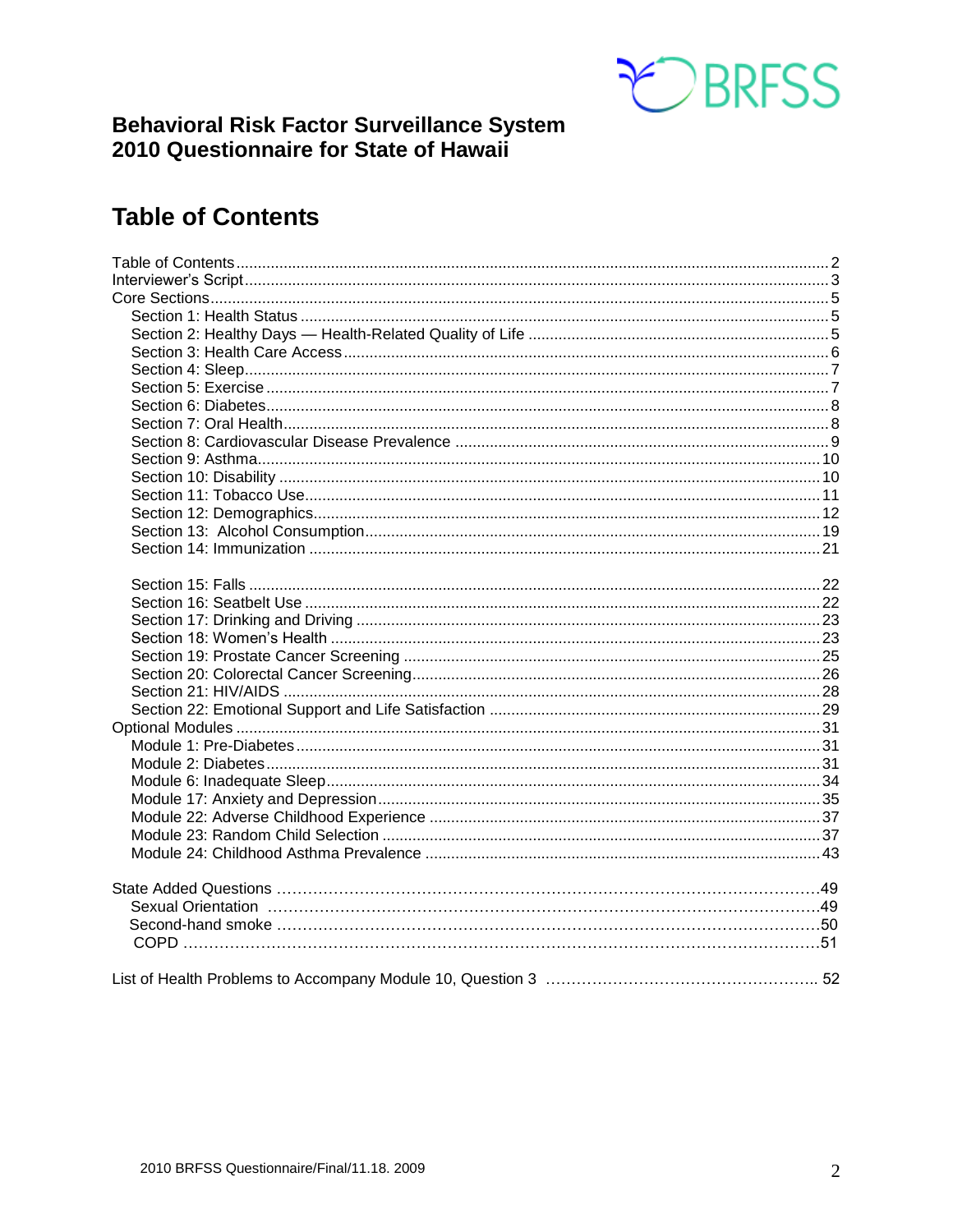

### <span id="page-2-0"></span>**Interviewer's Script**

HELLO, I am calling for the **(health department) .** My name is **(name) .** We are gathering information about the health of **(state)** residents. This project is conducted by the health department with assistance from the Centers for Disease Control and Prevention. Your telephone number has been chosen randomly, and I would like to ask some questions about health and health practices.

#### Is this **(phone number)** ?

#### **If "no,"**

Thank you very much, but I seem to have dialed the wrong number. It's possible that your number may be called at a later time. **STOP**

Is this a private residence in **(state)** ?

**If "no,"** Thank you very much, but we are only interviewing private residences in  **(state)** . **STOP**

Is this a cellular telephone?

**[Read only if necessary: "By cellular (or cell) telephone we mean a telephone that is mobile and usable outside of your neighborhood."** 

#### **If "yes,"**

Thank you very much, but we are only interviewing land line telephones and private residences. **STOP**

I need to randomly select one adult who lives in your household to be interviewed. How many members of your household, including yourself, are 18 years of age or older?

Number of adults

**If "1,"**  Are you the adult?

**If "yes,"** 

Then you are the person I need to speak with. Enter 1 man or 1 woman below (Ask gender if necessary). **Go to page 5.**

#### **If "no,"**

Is the adult a man or a woman? Enter 1 man or 1 woman below. May I speak with **[fill in (him/her) from previous question]**? **Go to "correct respondent" on the next page.**

How many of these adults are men and how many are women?

Number of men

Number of women

The person in your household that I need to speak with is \_\_\_\_\_\_\_\_\_\_\_\_\_\_\_.

#### **If "you," go to page 5**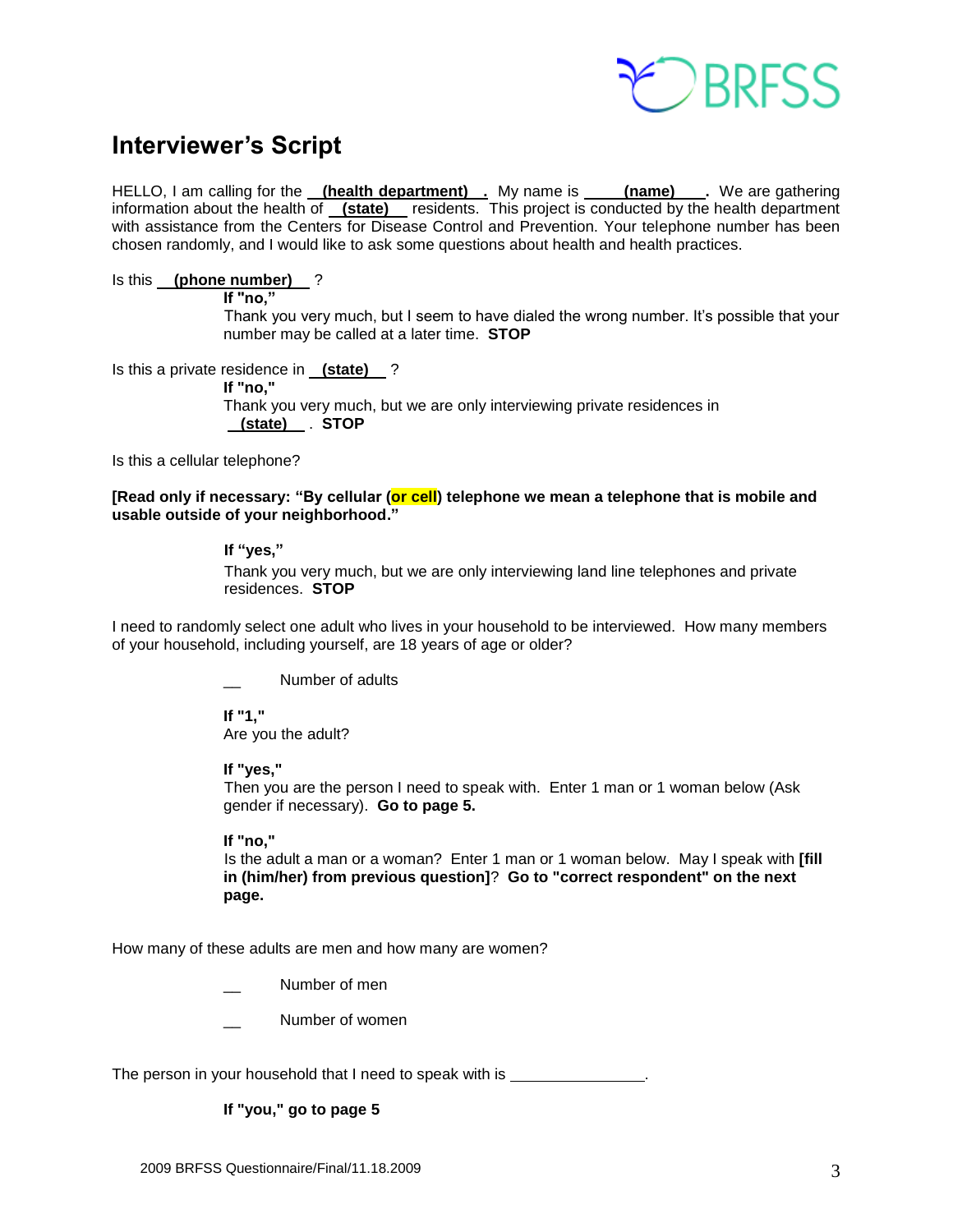

#### **To the correct respondent:**

HELLO, I am calling for the **(health department)** . My name is **(name)** . We are gathering information about the health of **(state)** residents. This project is conducted by the health department with assistance from the Centers for Disease Control and Prevention. Your telephone number has been chosen randomly, and I would like to ask some questions about health and health practices.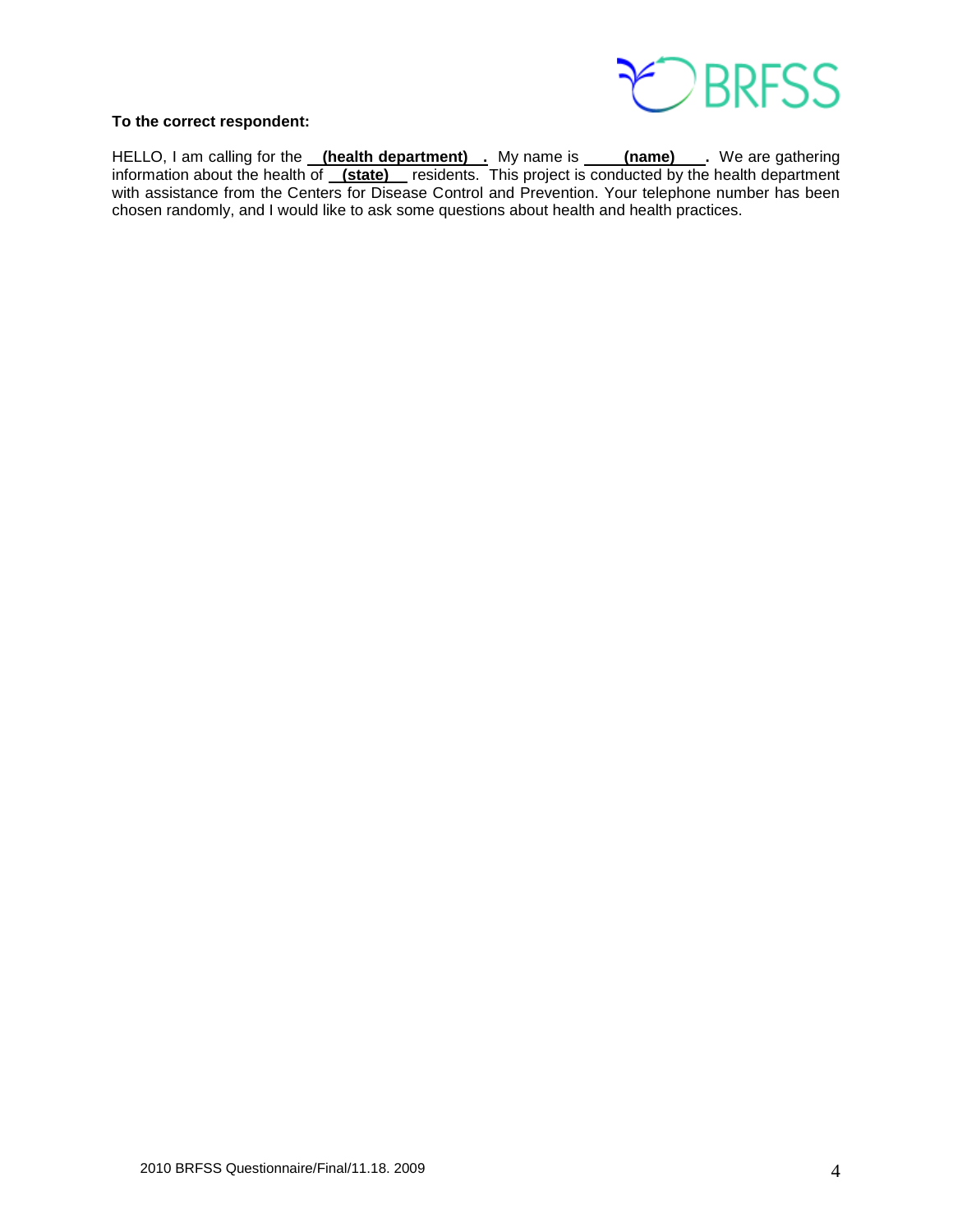

### <span id="page-4-0"></span>**Core Sections**

I will not ask for your last name, address, or other personal information that can identify you. You do not have to answer any question you do not want to, and you can end the interview at any time. Any information you give me will be confidential. If you have any questions about the survey, please call **(give appropriate state telephone number)**.

### <span id="page-4-1"></span>Section 1: Health Status

| 1.1          |                                      | Would you say that in general your health is-            | (73) |
|--------------|--------------------------------------|----------------------------------------------------------|------|
|              | Please read:                         |                                                          |      |
|              | 1<br>$\sqrt{2}$<br>$\mathbf{3}$<br>4 | Excellent<br>Very good<br>Good<br>Fair                   |      |
|              | Or                                   |                                                          |      |
|              | 5                                    | Poor                                                     |      |
| Do not read: |                                      |                                                          |      |
|              | $\overline{7}$<br>9                  | Don't know / Not sure<br>Refused                         |      |
|              |                                      | Section 2: Healthy Days — Health-Related Quality of Life |      |

<span id="page-4-2"></span>**2.1** Now thinking about your physical health, which includes physical illness and injury, for how many days during the past 30 days was your physical health not good?

(74–75)

- $\frac{1}{8}$   $\frac{1}{8}$  Number of days
- None
- 7 7 Don't know / Not sure<br>9 9 Refused
- **Refused**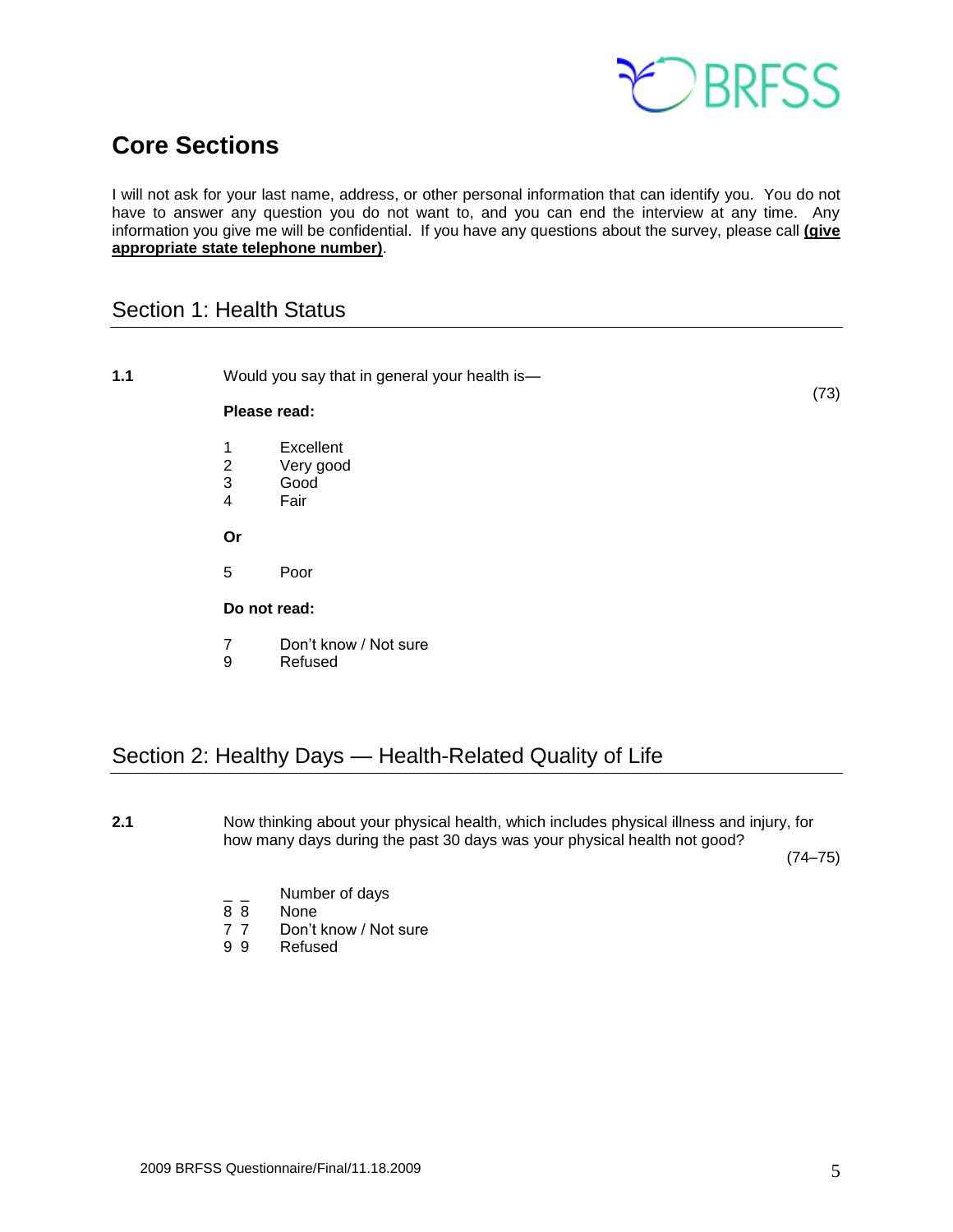

**2.2** Now thinking about your mental health, which includes stress, depression, and problems with emotions, for how many days during the past 30 days was your mental health not good?

(76–77)

- Number of days
- 8 8 None **[If Q2.1 and Q2.2 = 88 (None), go to next section]**
- 
- 7 7 Don't know / Not sure
- 9 9 Refused

**2.3** During the past 30 days, for about how many days did poor physical or mental health keep you from doing your usual activities, such as self-care, work, or recreation?

(78-79)

- Number of days
- 8 8 None
- 7 7 Don't know / Not sure
- 9 9 Refused

#### <span id="page-5-0"></span>Section 3: Health Care Access

**3.1** Do you have any kind of health care coverage, including health insurance, prepaid plans such as HMOs, or government plans such as Medicare?

(80)

- 1 Yes<br>2 No
- $No$
- 7 Don't know / Not sure<br>9 Refused
- **Refused**

**3.2** Do you have one person you think of as your personal doctor or health care provider?

**If "No," ask: "Is there more than one, or is there no person who you think of as your personal doctor or health care provider?"**

(81)

- 1 Yes, only one
- 2 More than one
- 3 No
- 7 Don't know / Not sure
- 9 Refused
- **3.3** Was there a time in the past 12 months when you needed to see a doctor but could not because of cost?

(82)

- 1 Yes
- 2 No
- 7 Don't know / Not sure
- 9 Refused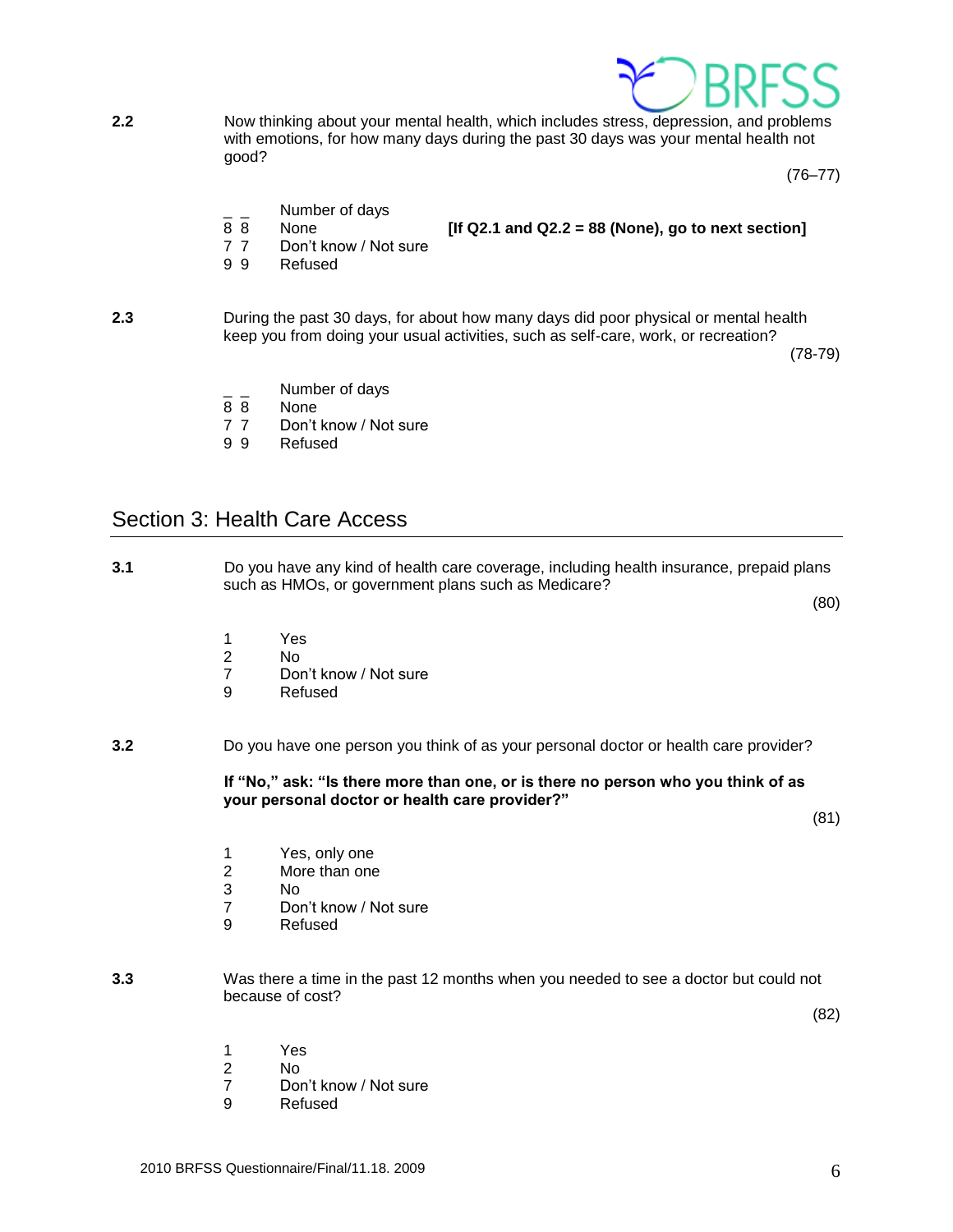

**3.4** About how long has it been since you last visited a doctor for a routine checkup? A routine checkup is a general physical exam, not an exam for a specific injury, illness, or condition.

(83)

- 1 Within past year (anytime less than 12 months ago)<br>2 Within past 2 years (1 year but less than 2 years ago
- 2 Within past 2 years (1 year but less than 2 years ago)<br>3 Within past 5 years (2 years but less than 5 years ago
- Within past 5 years (2 years but less than 5 years  $a$ go)
- 4 5 or more years ago<br>7 Don't know / Not sure
- Don't know / Not sure
- 8 Never
- 9 Refused

### <span id="page-6-0"></span>Section 4: Sleep

The next question is about getting enough rest or sleep.

**4.1** During the past 30 days, for about how many days have you felt you did not get enough rest or sleep?

(84-85)

- Number of days
- 8 8 None
- 7 7 Don't know / Not sure
- 9 9 Refused

### <span id="page-6-1"></span>Section 5: Exercise

**5.1** During the past month, other than your regular job, did you participate in any physical activities or exercises such as running, calisthenics, golf, gardening, or walking for exercise?

(86)

- 1 Yes<br>2 No
- No.
- 7 Don't know / Not sure<br>9 Refused
- **Refused**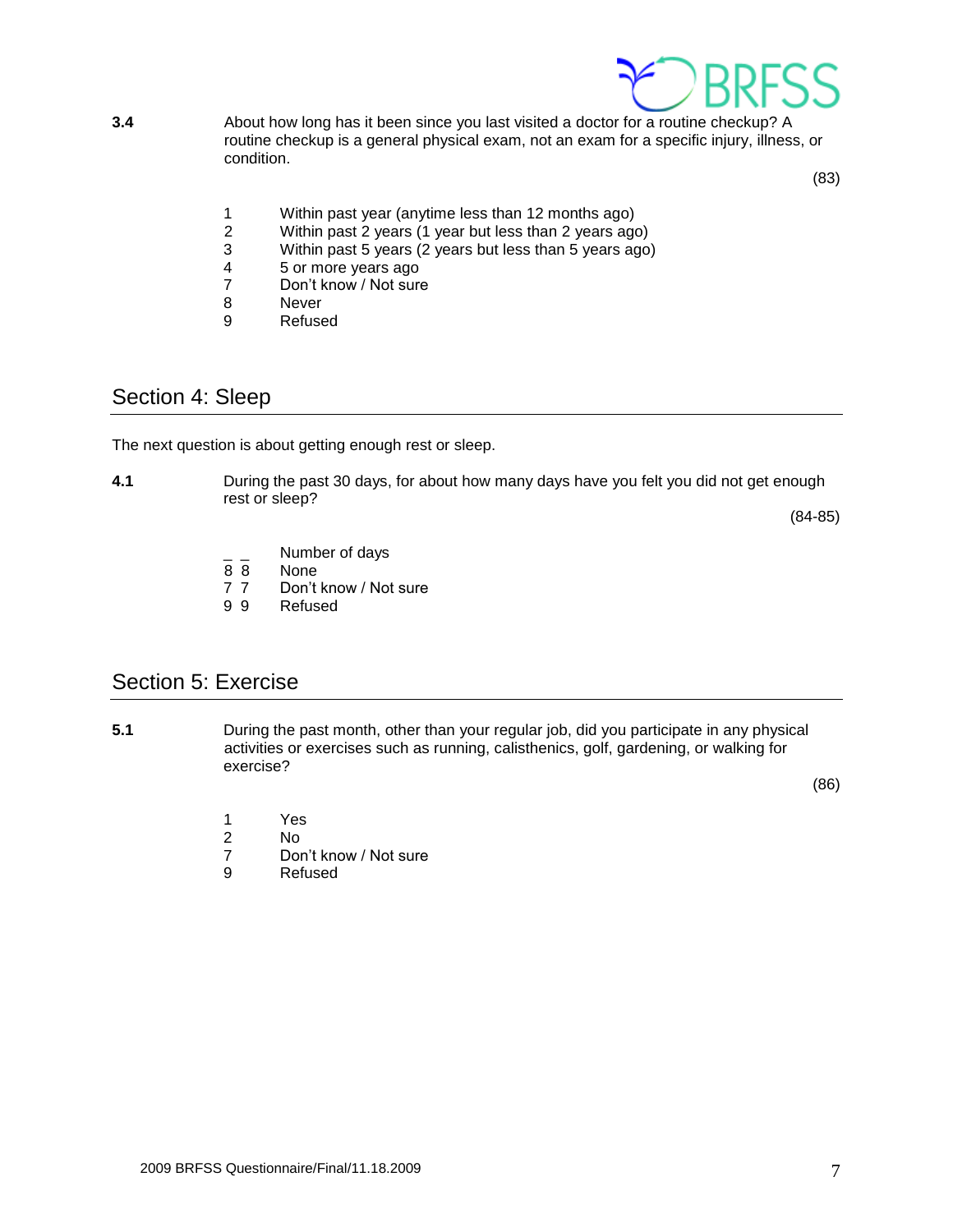

### <span id="page-7-0"></span>Section 6: Diabetes

**6.1** Have you ever been told by a doctor that you have diabetes?

**If "Yes" and respondent is female, ask: "Was this only when you were pregnant?"**

**If respondent says pre-diabetes or borderline diabetes, use response code 4.**

(87)

- 1 Yes
- 2 Yes, but female told only during pregnancy
- 3 No
- 4 No, pre-diabetes or borderline diabetes
- 7 Don't know / Not sure
- 9 Refused

### <span id="page-7-1"></span>Section 7: Oral Health

**7.1** How long has it been since you last visited a dentist or a dental clinic for any reason? Include visits to dental specialists, such as orthodontists.

(88)

#### **Read only if necessary:**

- 1 Within the past year (anytime less than 12 months ago)
- 2 Within the past 2 years (1 year but less than 2 years ago)
- 3 Within the past 5 years (2 years but less than 5 years ago)
- 4 5 or more years ago

#### **Do not read:**

- 7 Don't know / Not sure
- 8 Never
- 9 Refused
- **7.2** How many of your permanent teeth have been removed because of tooth decay or gum disease? Include teeth lost to infection, but do not include teeth lost for other reasons, such as injury or orthodontics.

#### **NOTE: If wisdom teeth are removed because of tooth decay or gum disease, they should be included in the count for lost teeth.**

(89)

- 1 1 to 5
- 2 6 or more but not all
- 3 All
- 8 None
- 7 Don't know / Not sure<br>9 Refused
- **Refused**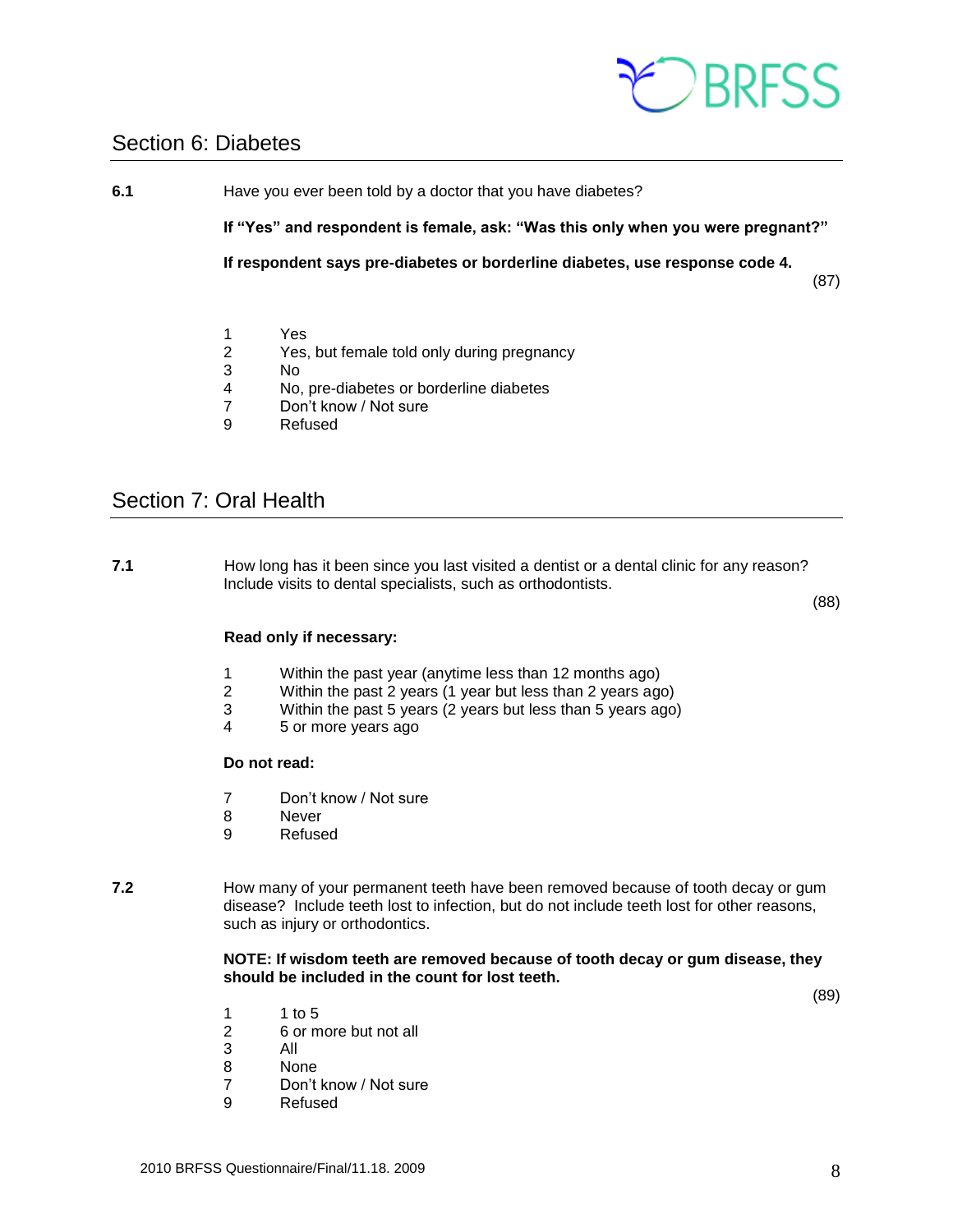

#### **CATI note: If Q7.1 = 8 (Never) or Q 7.2 = 3 (All), go to next section.**

**7.3** How long has it been since you had your teeth cleaned by a dentist or dental hygienist? (90)

**Read only if necessary:**

- 1 Within the past year (anytime less than 12 months ago)
- 2 Within the past 2 years (1 year but less than 2 years ago)
- 3 Within the past 5 years (2 years but less than 5 years ago)<br>4 5 or more years ago
- 4 5 or more years ago

#### **Do not read:**

- 7 Don't know / Not sure
- 8 Never
- 9 Refused

### <span id="page-8-0"></span>Section 8: Cardiovascular Disease Prevalence

Now I would like to ask you some questions about cardiovascular disease.

Has a doctor, nurse, or other health professional EVER told you that you had any of the following? For each, tell me "Yes," "No," or you're "Not sure."

| 8.1 | (Ever told) you had a heart attack, also called a myocardial infarction? |      |
|-----|--------------------------------------------------------------------------|------|
|     |                                                                          | (91) |

- 
- 1 Yes 2 No<br>7 Dor
- Don't know / Not sure
- 9 Refused

#### **8.2** (Ever told) you had angina or coronary heart disease?

- 1 Yes
- 2 No
- 7 Don't know / Not sure
- 9 Refused
- **8.3** (Ever told) you had a stroke?

(93)

(92)

- 1 Yes
- No.
- 7 Don't know / Not sure
- 9 Refused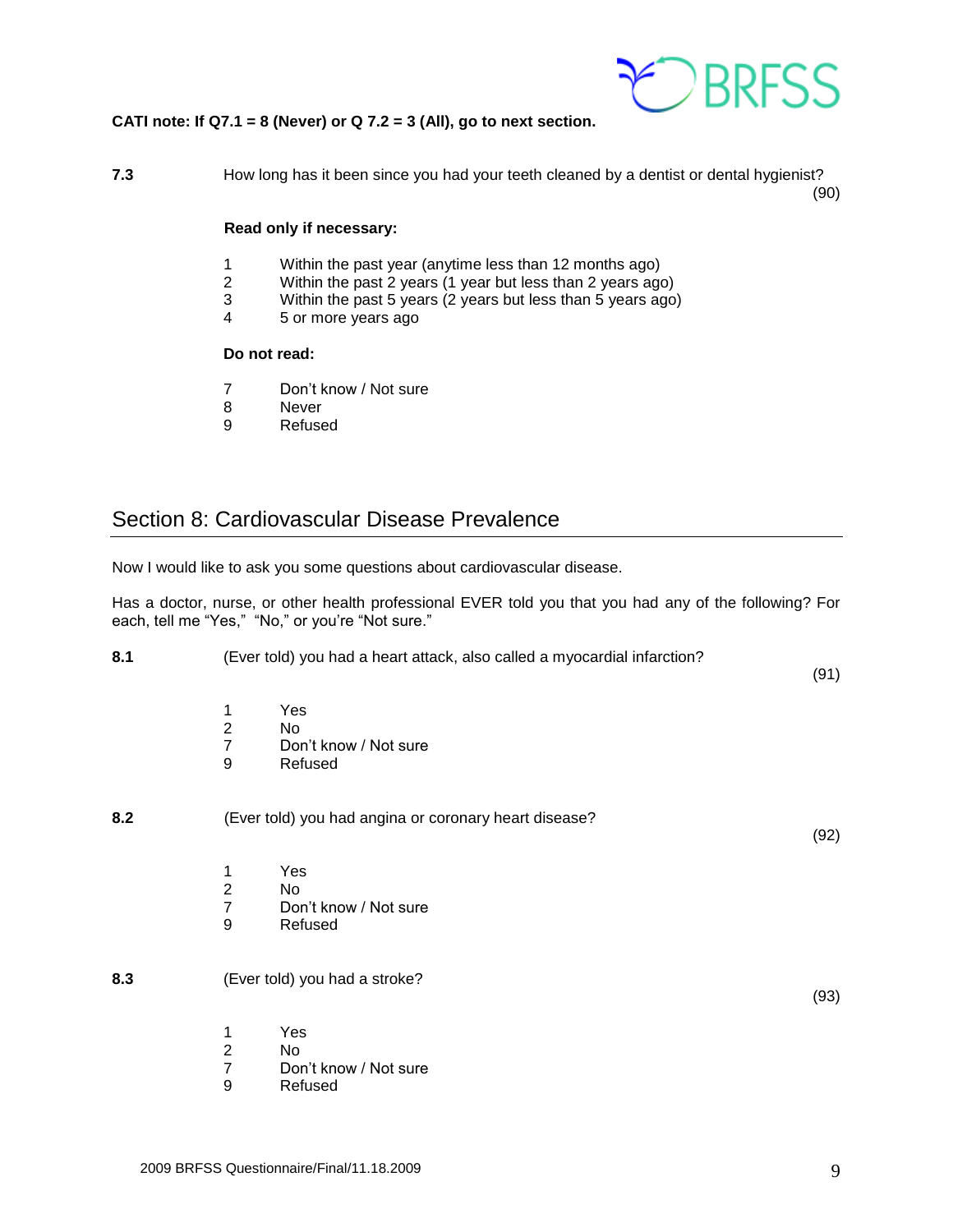### <span id="page-9-0"></span>Section 9: Asthma



| 9.1 | asthma?          |                                                | Have you ever been told by a doctor, nurse, or other health professional that you had | (94) |
|-----|------------------|------------------------------------------------|---------------------------------------------------------------------------------------|------|
|     | 1<br>2<br>7<br>9 | Yes<br>No.<br>Don't know / Not sure<br>Refused | [Go to next section]<br>[Go to next section]<br>[Go to next section]                  |      |
| 9.2 |                  | Do you still have asthma?                      |                                                                                       | (95) |
|     | 1<br>2<br>7      | Yes<br>No<br>Don't know / Not sure             |                                                                                       |      |

9 Refused

### <span id="page-9-1"></span>Section 10: Disability

The following questions are about health problems or impairments you may have.

**10.1** Are you limited in any way in any activities because of physical, mental, or emotional problems?

(96)

- 1 Yes
- 2 No<br>7 Dor
- 7 Don't know / Not Sure<br>9 Refused
- **Refused**
- **10.2** Do you now have any health problem that requires you to use special equipment, such as a cane, a wheelchair, a special bed, or a special telephone?

(97)

#### **Include occasional use or use in certain circumstances.**

- 1 Yes
- 
- 2 No<br>7 Dor 7 Don't know / Not Sure<br>9 Refused
- **Refused**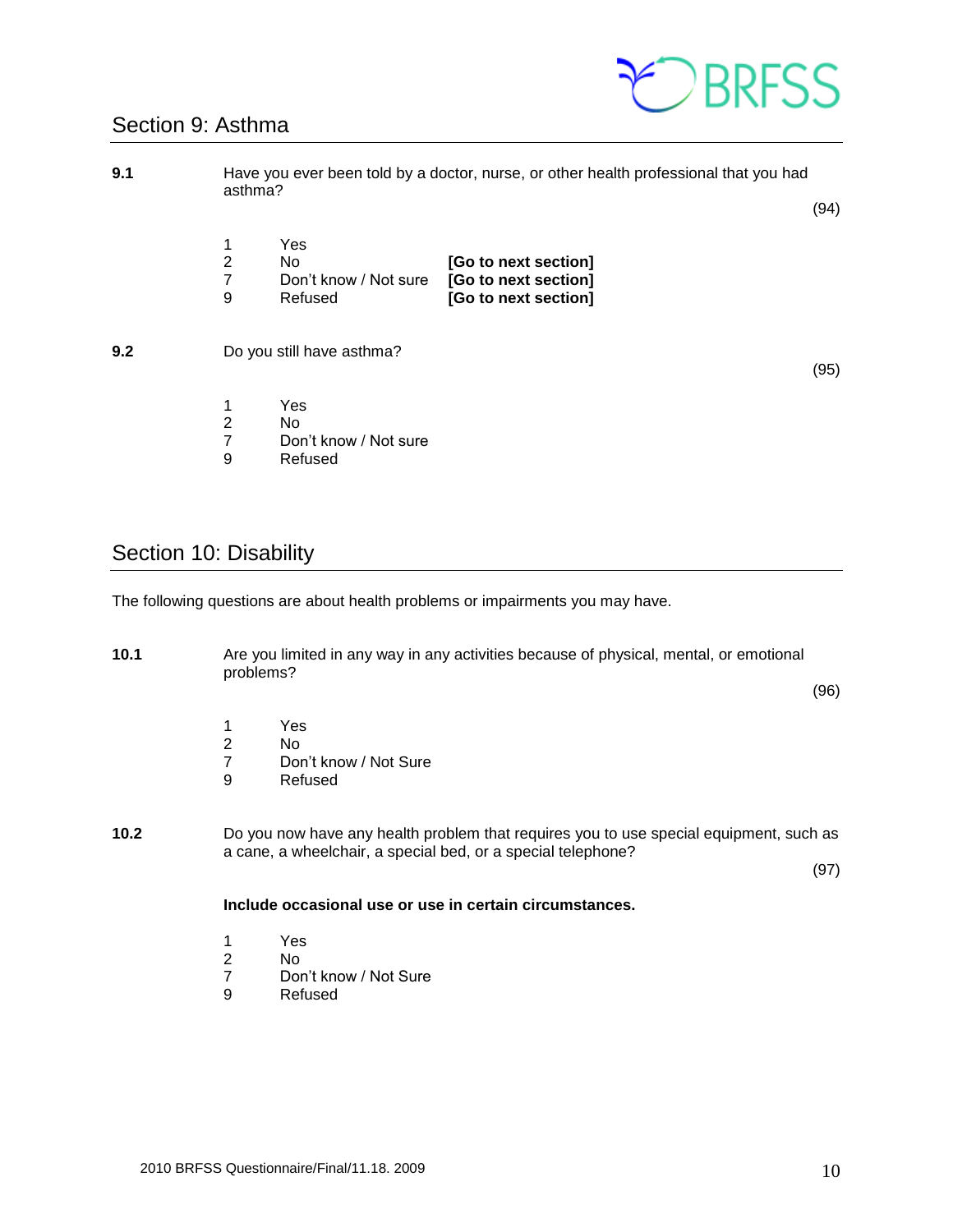

### <span id="page-10-0"></span>Section 11: Tobacco Use

| 11.1 |                                                                           |                                                                                                                      | Have you smoked at least 100 cigarettes in your entire life?                                                                                                                                                                                                                                                               | (98)        |
|------|---------------------------------------------------------------------------|----------------------------------------------------------------------------------------------------------------------|----------------------------------------------------------------------------------------------------------------------------------------------------------------------------------------------------------------------------------------------------------------------------------------------------------------------------|-------------|
|      |                                                                           | NOTE: 5 packs = 100 cigarettes                                                                                       |                                                                                                                                                                                                                                                                                                                            |             |
|      | 1<br>$\overline{2}$<br>$\overline{7}$<br>9                                | Yes<br>No.<br>Don't know / Not sure<br>Refused                                                                       | [Go to Q11.5]<br>[Go to Q11.5]<br>[Go to Q11.5]                                                                                                                                                                                                                                                                            |             |
| 11.2 |                                                                           |                                                                                                                      | Do you now smoke cigarettes every day, some days, or not at all?                                                                                                                                                                                                                                                           | (99)        |
|      | 1<br>$\boldsymbol{2}$<br>$\ensuremath{\mathsf{3}}$<br>$\overline{7}$<br>9 | Every day<br>Some days<br>Not at all<br>Don't know / Not sure<br>Refused                                             | [Go to Q11.4]<br>[Go to Q11.5]<br>[Go to Q11.5]                                                                                                                                                                                                                                                                            |             |
| 11.3 |                                                                           | you were trying to quit smoking?                                                                                     | During the past 12 months, have you stopped smoking for one day or longer because                                                                                                                                                                                                                                          | (100)       |
|      | 1<br>$\boldsymbol{2}$<br>$\overline{7}$<br>9                              | Yes<br><b>No</b><br>Don't know / Not sure<br>Refused                                                                 | [Go to Q11.5]<br>[Go to Q11.5]<br>[Go to Q11.5]<br>[Go to Q11.5]                                                                                                                                                                                                                                                           |             |
|      |                                                                           |                                                                                                                      | CATI note: If Q11.2 = 3 (Not at all); continue. Otherwise, go to Q11.5.                                                                                                                                                                                                                                                    |             |
| 11.4 |                                                                           |                                                                                                                      | How long has it been since you last smoked cigarettes regularly?                                                                                                                                                                                                                                                           | $(101-102)$ |
|      | 0 <sub>1</sub><br>02<br>03<br>04<br>05<br>06<br>07<br>08<br>77            | Within the past month (less than 1 month ago)<br>10 years or more<br>Never smoked regularly<br>Don't know / Not sure | Within the past 3 months (1 month but less than 3 months ago)<br>Within the past 6 months (3 months but less than 6 months ago)<br>Within the past year (6 months but less than 1 year ago)<br>Within the past 5 years (1 year but less than 5 years ago)<br>Within the past 10 years (5 years but less than 10 years ago) |             |

9 9 Refused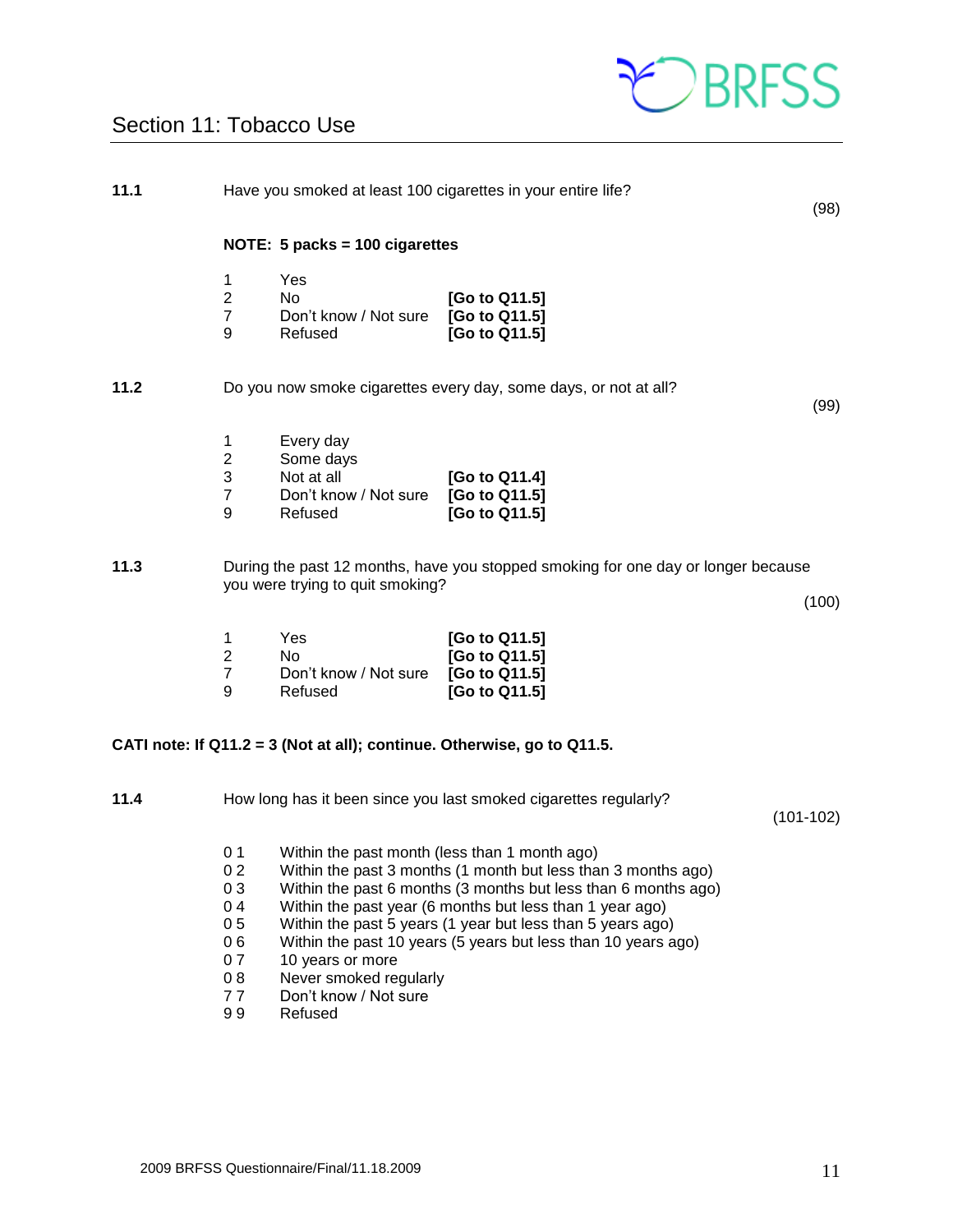

**11.5** Do you currently use chewing tobacco, snuff, or snus every day, some days, or not at all? (103)

#### **Snus (rhymes with 'goose')**

**NOTE: Snus (Swedish for snuff) is a moist smokeless tobacco, usually sold in small pouches that are placed under the lip against the gum.**

- 1 Every day
- 2 Some days<br>3 Not at all
- Not at all

#### **Do not read:**

- 7 Don't know / Not sure
- 9 Refused

### <span id="page-11-0"></span>Section 12: Demographics

| 12.1 |                                  | What is your age?                                              | $(104-105)$ |
|------|----------------------------------|----------------------------------------------------------------|-------------|
|      | 0 <sub>7</sub><br>0 <sub>9</sub> | Code age in years<br>Don't know / Not sure<br>Refused          |             |
| 12.2 |                                  | Are you Hispanic or Latino?                                    |             |
|      |                                  | Yes                                                            | (106)       |
|      | 1<br>$\overline{2}$              | <b>No</b>                                                      |             |
|      | $\overline{7}$                   | Don't know / Not sure                                          |             |
|      | 9                                | Refused                                                        |             |
|      |                                  |                                                                |             |
| 12.3 |                                  | Which one or more of the following would you say is your race? | $(107-112)$ |
|      |                                  | (Check all that apply)                                         |             |
|      | Please read:                     |                                                                |             |
|      | 1                                | White                                                          |             |
|      | $\overline{2}$                   | <b>Black or African American</b>                               |             |
|      | 3                                | Asian                                                          |             |
|      | $\overline{4}$                   | Native Hawaiian or Other Pacific Islander                      |             |
|      | 5                                | American Indian or Alaska Native                               |             |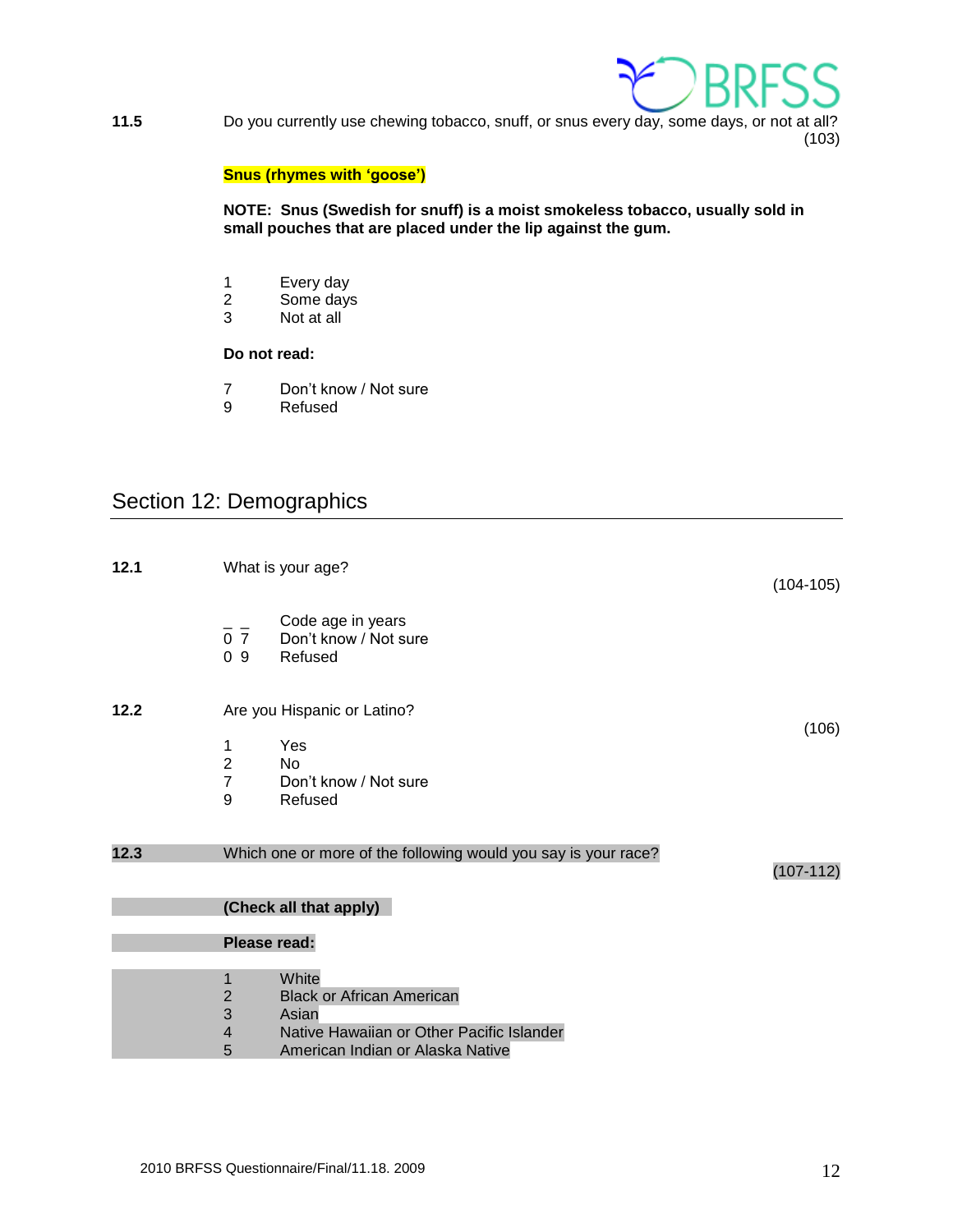

|  | Other [specify]_ |
|--|------------------|
|  |                  |

**Do not read:**

| 8 | No additional choices |  |
|---|-----------------------|--|
|   |                       |  |

- Don't know / Not sure
	- Refused

#### **CATI note: If more than one response to Q12.3; continue. Otherwise, go to Q12.5.**

```
12.4 Which one of these groups would you say best represents your race?
```
(113)

|   | White                                     |
|---|-------------------------------------------|
|   | <b>Black or African American</b>          |
| З | Asian                                     |
|   | Native Hawaiian or Other Pacific Islander |

- American Indian or Alaska Native
- 6 Other [specify]

#### **Do not read:**

| Don't know / Not sure |
|-----------------------|
|                       |

Refused

**SAQ.2** Which one or more of the following would you say is your ethnicity? (allow for 6 ethnicities meaning 12 columns xxx-yyy) (…)

- Caucasian (includes European, German, Irish, Italian, English)
- Hawaiian
- Chinese
- Filipino
- Japanese
- Korean
- Samoan
- Black
- American Indian/ Alaska Native/ Eskimo/ Inuit
- Vietnamese
- Asian Indian
- Portuguese
- Guamanian/Chamorro
- Puerto Rican
- Mexican
- Tongan
- Laotian
- Cambodian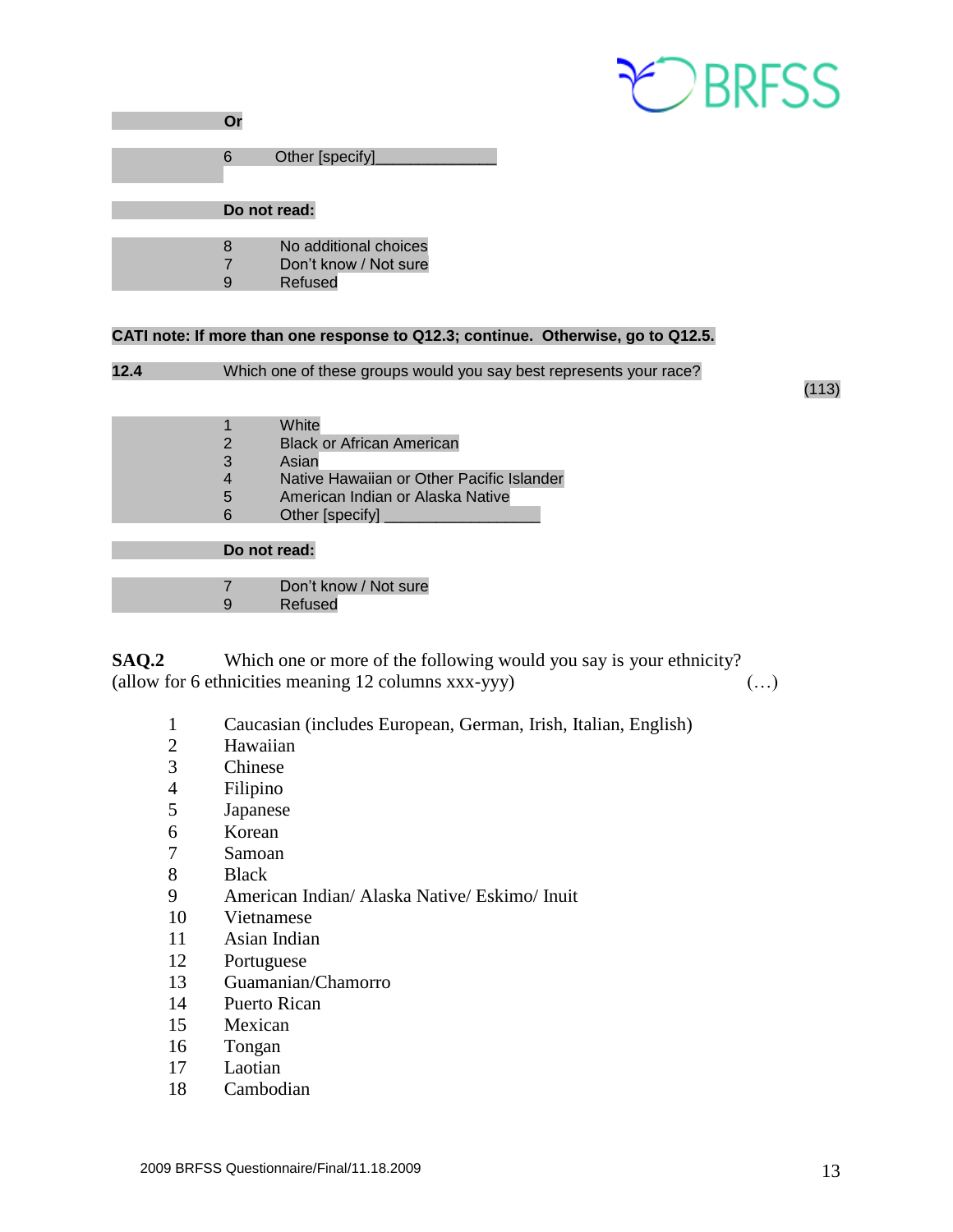

- Malaysian
- Fijian
- Micronesian
- Other Asian (specify) record the specified in (…)
- 23 Other (specify) record the specified in  $(...)$

#### **Do not read**

- **Don't know/ Not sure**
- **Refuse**
- **No additional choices**

**SAQ.3** Which one of these groups would you say best represent your ethnicity? (…)

- Caucasian (includes European, German, Irish, Italian, English)
- Hawaiian
- Chinese
- Filipino
- Japanese
- Korean
- Samoan
- Black
- American Indian/ Alaska Native/ Eskimo/ Inuit
- Vietnamese
- Asian Indian
- Portuguese
- Guamanian/Chamorro
- Puerto Rican
- Mexican
- Tongan
- Laotian
- Cambodian
- Malaysian
- Fijian
- Micronesian
- Other Asian (specify) record the specified in (…)
- 23 Other (specify) record the specified in  $(...)$
- **Do not read** 
	- **Don't know/ Not sure**
	- **Refuse**
	- **No additional choices**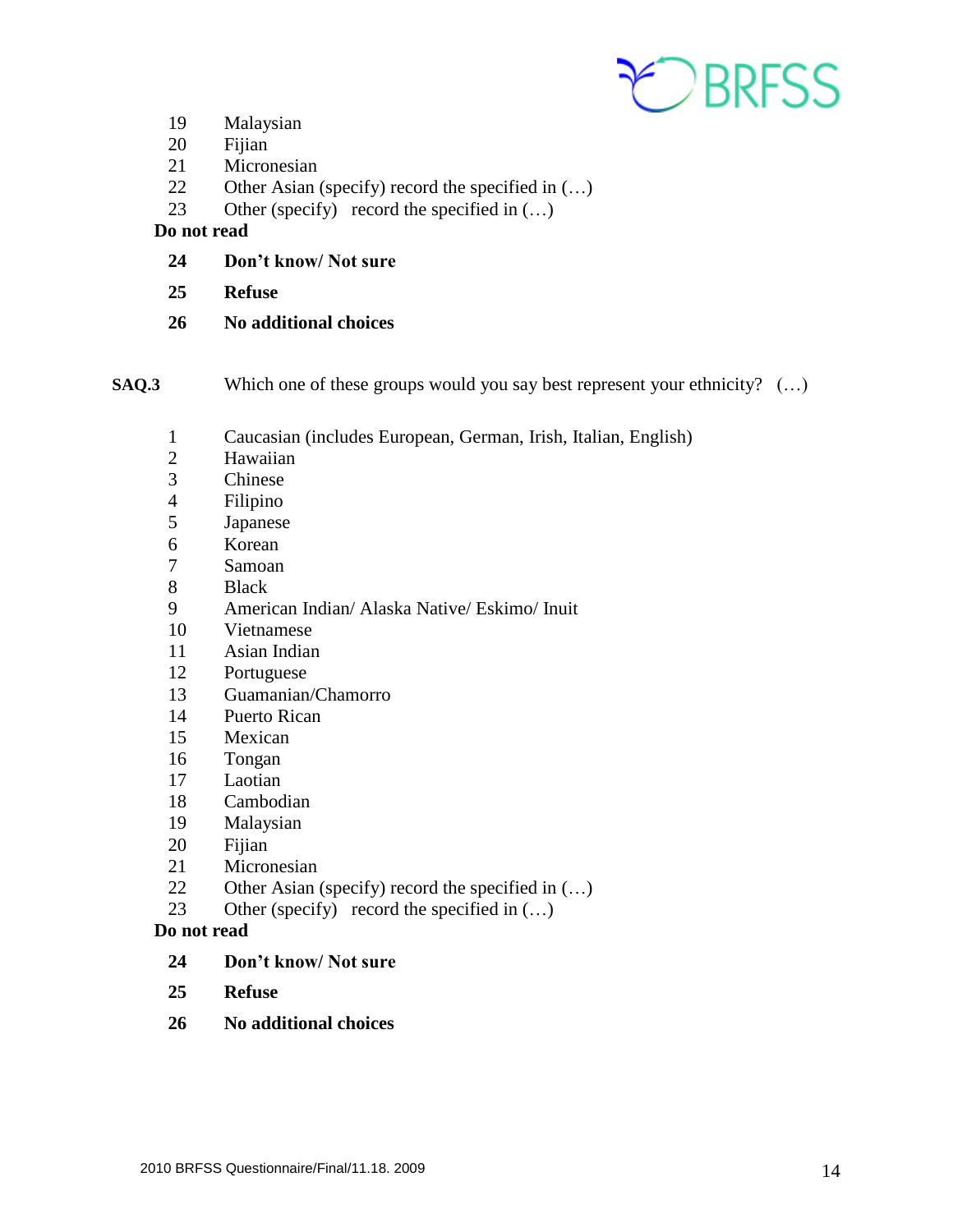

**12.5** Have you ever served on active duty in the United States Armed Forces, either in the regular military or in a National Guard or military reserve unit? Active duty does not include training for the Reserves or National Guard, but DOES include activation, for example, for the Persian Gulf War.

(114)

(115)

#### **If "Yes", please read:**

- 1 Yes, now on active duty
- 2 Yes, on active duty during the last 12 months, but not now<br>3 Yes, on active duty in the past, but not during the last 12m
- Yes, on active duty in the past, but not during the last 12months

#### **If "No", please read:**

- 4 No, training for Reserves or National Guard only
- 5 No, never served in the military

#### **Do not read:**

- 7 Don't know / Not sure
- 9 Refused

**12.6** Are you…?

**Please read:**

- 1 Married
- 2 Divorced
- 3 Widowed
- 4 Separated
- 5 Never married

**Or**

6 A member of an unmarried couple

#### **Do not read:**

9 Refused

**12.7** How many children less than 18 years of age live in your household?

(116-117)

- $\frac{1}{8}$   $\frac{1}{8}$  Number of children
- None
- 9 9 Refused

### **12.8** What is the highest grade or year of school you completed?

(118)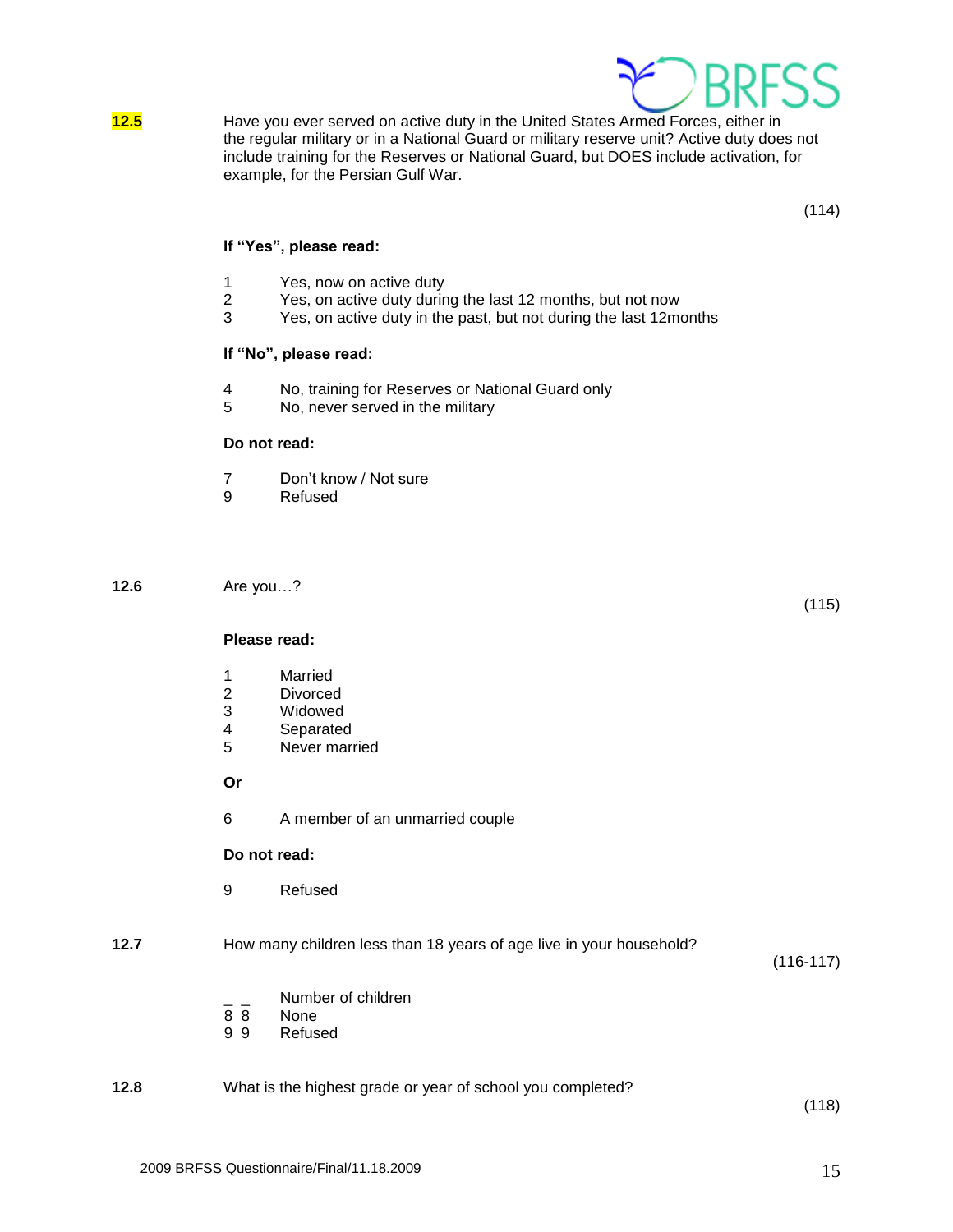

#### **Read only if necessary:**

- 1 Never attended school or only attended kindergarten
- 2 Grades 1 through 8 (Elementary)
- 3 Grades 9 through 11 (Some high school)
- 4 Grade 12 or GED (High school graduate)
- 5 College 1 year to 3 years (Some college or technical school)
- 6 College 4 years or more (College graduate)

#### **Do not read:**

- 9 Refused
- **12.9** Are you currently…?

#### **Please read:**

- 1 Employed for wages<br>2 Self-employed
- 2 Self-employed<br>3 Out of work for
- Out of work for more than 1 year
- 4 Out of work for less than 1 year<br>5 A Homemaker
- 5 A Homemaker
- 6 A Student
- 7 Retired
- **Or**
- 8 Unable to work

#### **Do not read:**

- 9 Refused
- **12.10** Is your annual household income from all sources—

(120-121)

(119)

#### **If respondent refuses at ANY income level, code '99' (Refused)**

#### **Read only if necessary:**

- 0 4 Less than \$25,000 **If "no," ask 05; if "yes," ask 03** (\$20,000 to less than \$25,000)
- 0 3 Less than \$20,000 **If "no," code 04; if "yes," ask 02** (\$15,000 to less than \$20,000)
- 0 2 Less than \$15,000 **If "no," code 03; if "yes," ask 01** (\$10,000 to less than \$15,000)
- 0 1 Less than \$10,000 **If "no," code 02**
- 0 5 Less than \$35,000 **If "no," ask 06** (\$25,000 to less than \$35,000)
- 0 6 Less than \$50,000 **If "no," ask 07**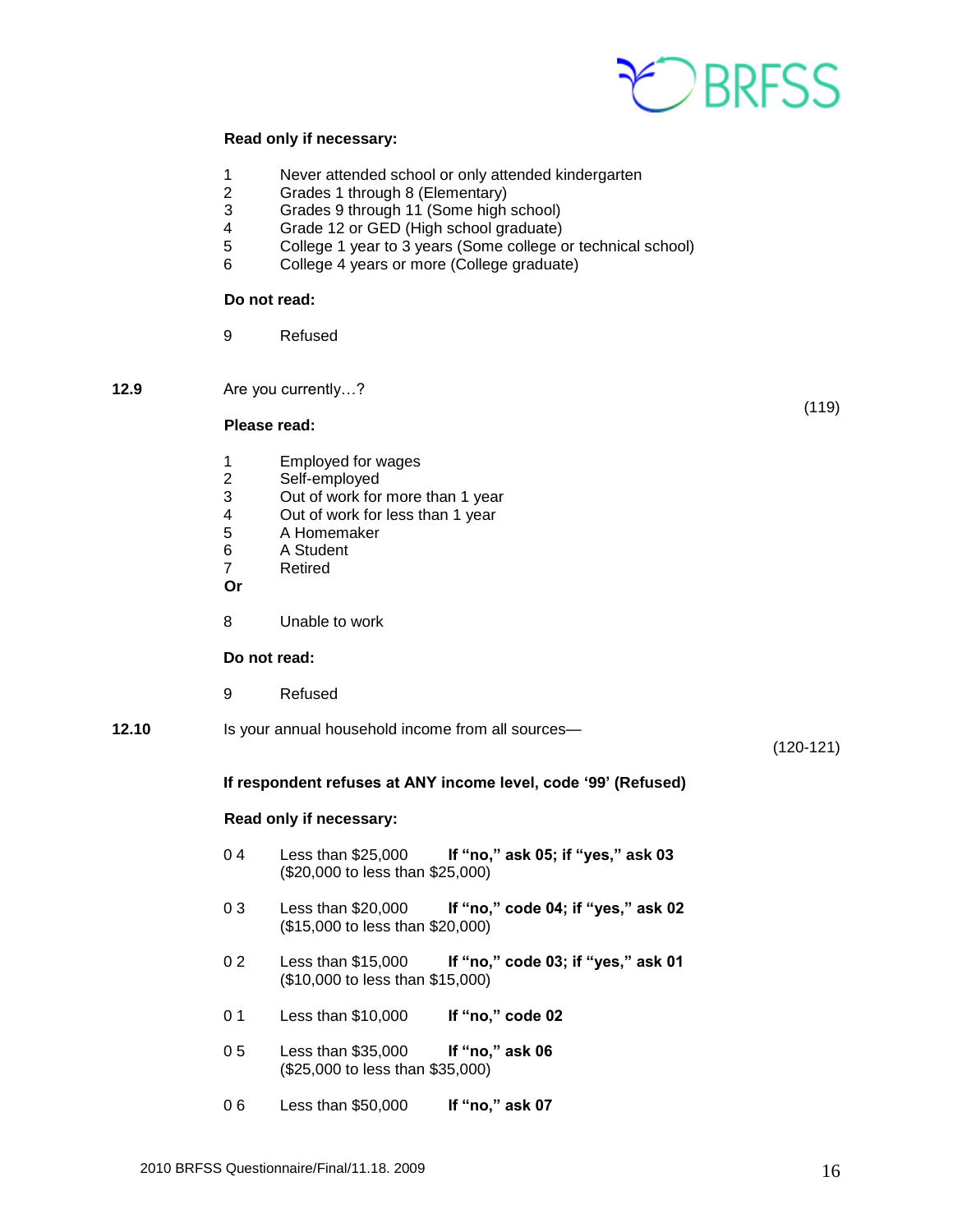

(\$35,000 to less than \$50,000)

| 07 | Less than $$75,000$              | If "no," code 08 |
|----|----------------------------------|------------------|
|    | (\$50,000 to less than \$75,000) |                  |

0 8 \$75,000 or more

#### **Do not read:**

- 7 7 Don't know / Not sure
- 9 9 Refused

| <u>12.11</u><br>About how much do you weigh without shoes? |  |
|------------------------------------------------------------|--|
|------------------------------------------------------------|--|

(122-125)

#### **Note: If respondent answers in metrics, put "9" in column 122.**

#### **Round fractions up**

**\_ \_ \_ \_** Weight *(pounds/kilograms)* 7 7 7 7 7 Don't know / Not sure<br>9 9 9 9 Refused 9 9 9 9

**12.12** About how tall are you without shoes?

(126-129)

(130-132)

#### **NOTE: If respondent answers in metrics, put "9" in column 126.**

#### **Round fractions down**

|          | Height                            |
|----------|-----------------------------------|
|          | (f t / inches/meters/centimeters) |
| 7 7/ 7 7 | Don't know / Not sure             |
| 99/99    | Refused                           |

**12.13** What county do you live in?

|     | FIPS county code      |
|-----|-----------------------|
| 777 | Don't know / Not sure |
| 999 | Refused               |

#### **SAQ.1** What island do you live on? (401)

- 1 Oahu
- 2 Hawaii
- 3 Kauai
- 4 Maui
- 5 Molokai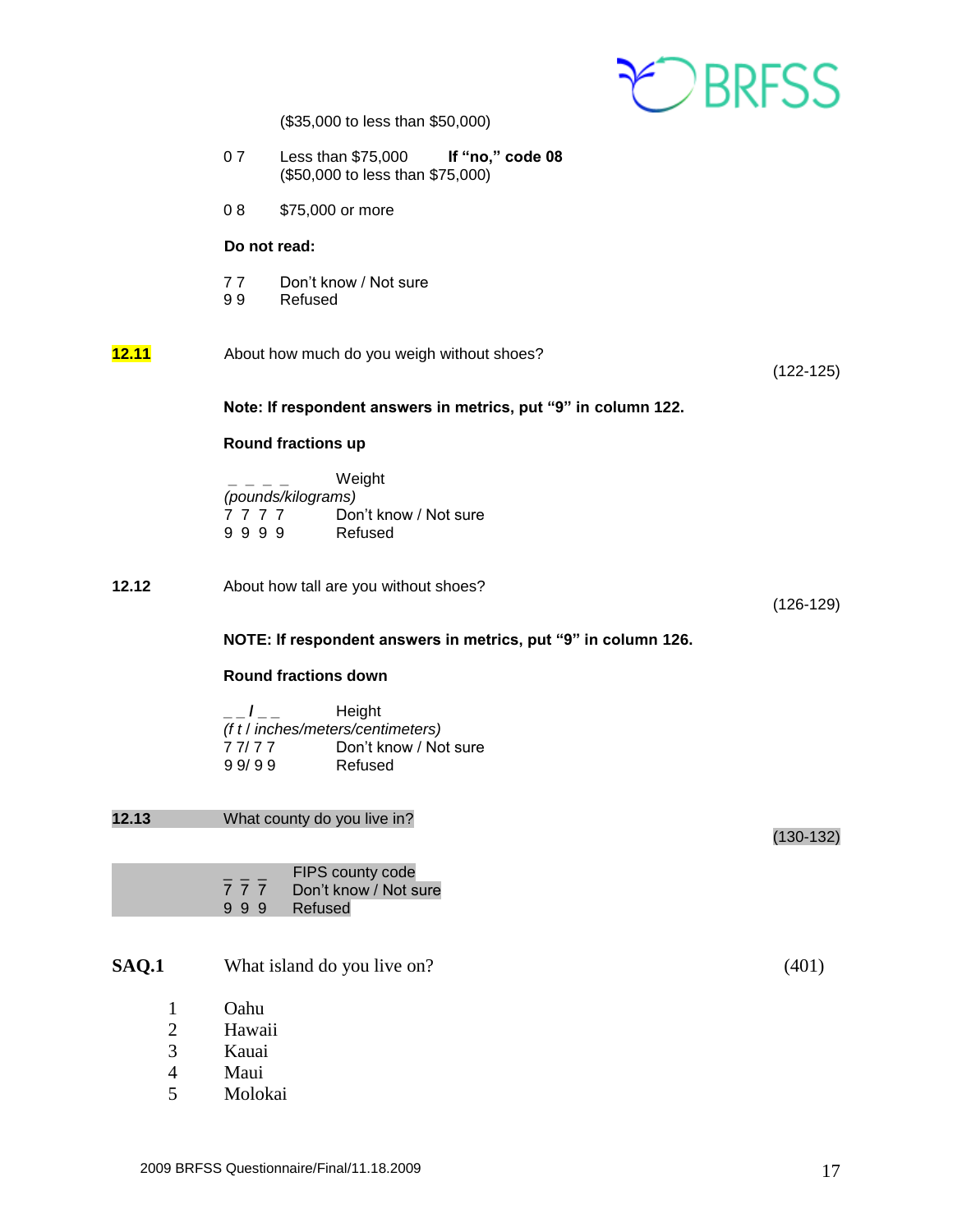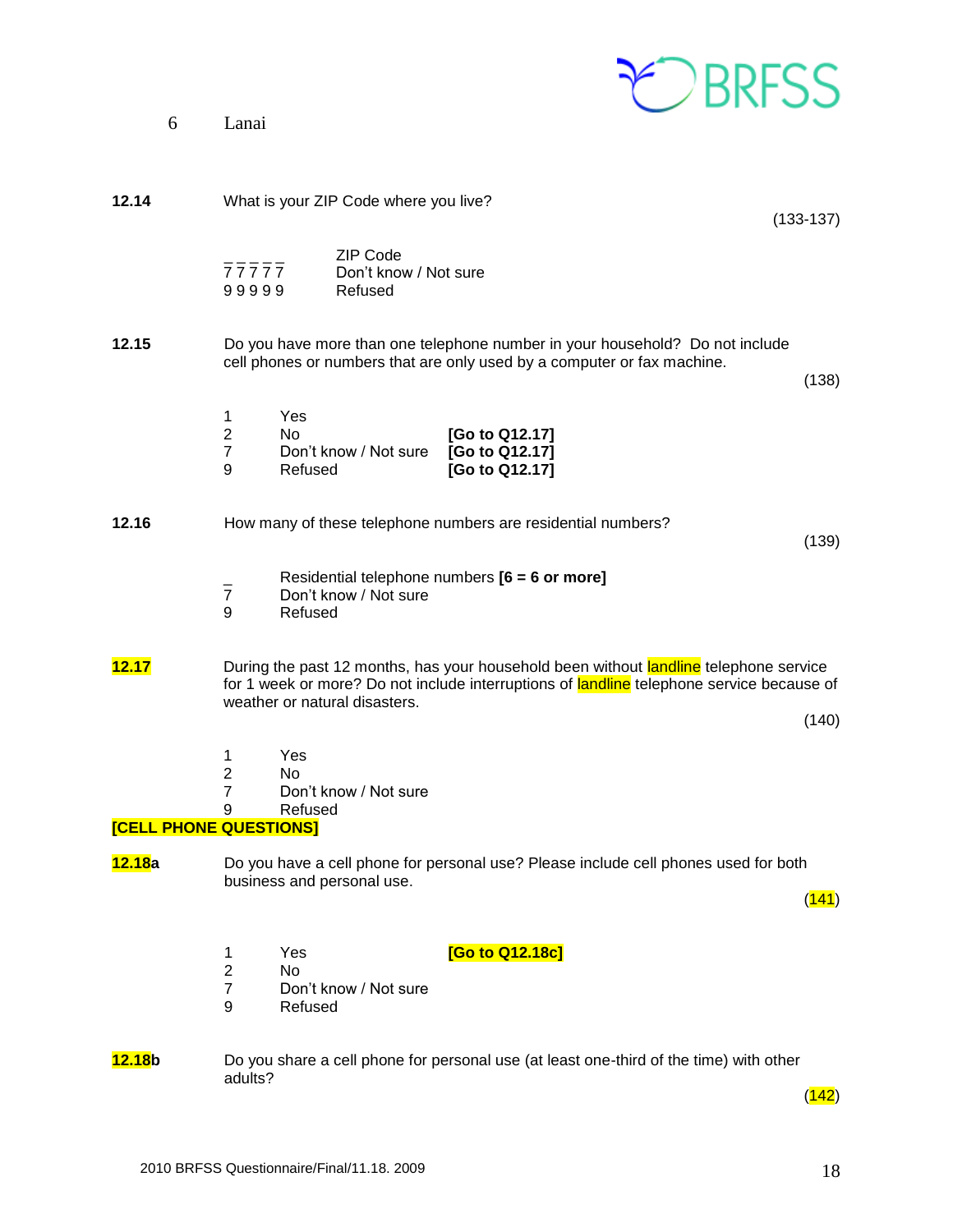

| -1            | Yes                   | [Go to Q12.18d]        |
|---------------|-----------------------|------------------------|
| $\mathcal{P}$ | No.                   | [Go to <b>Q12.19</b> ] |
| -7            | Don't know / Not sure | [Go to <b>Q12.19</b> ] |
| -9            | Refused               | [Go to <b>Q12.19</b> ] |

#### **12.18c** Do you usually share this cell phone (at least one-third of the time) with any other adults?

- 1 Yes
- 2 No
- 7 Don't know / Not sure<br>9 Refused
- **Refused**

#### **12.18d** Thinking about all the phone calls that you receive on your landline and cell phone, what percent, between 0 and 100, are received on your cell phone?

 $(144 - 146)$ 

 $(147)$ 

 $(148)$ 

 $(143)$ 

- Enter percent (1 to 100)
- 888 Zero
- 7 7 7 Don't know / Not sure
- 9 9 9 Refused

### **12.19 Indicate sex of respondent. Ask only if necessary.**

1 Male **[Go to <mark>next section</mark>]**<br>2 Female **IIf respondent is 45** Female **[If respondent is 45 years old or older, go to next section]** 

#### **12.20** To your knowledge, are you now pregnant?

- 1 Yes
- 2 No
- 7 Don't know / Not sure
- 9 Refused

### <span id="page-18-0"></span>Section 13: Alcohol Consumption

**13.1** During the past 30 days, have you had at least one drink of any alcoholic beverage such as beer, wine, a malt beverage or liquor?

(149)

1 Yes 2 No **[Go to next section]** 7 Don't know / Not sure **[Go to next section]**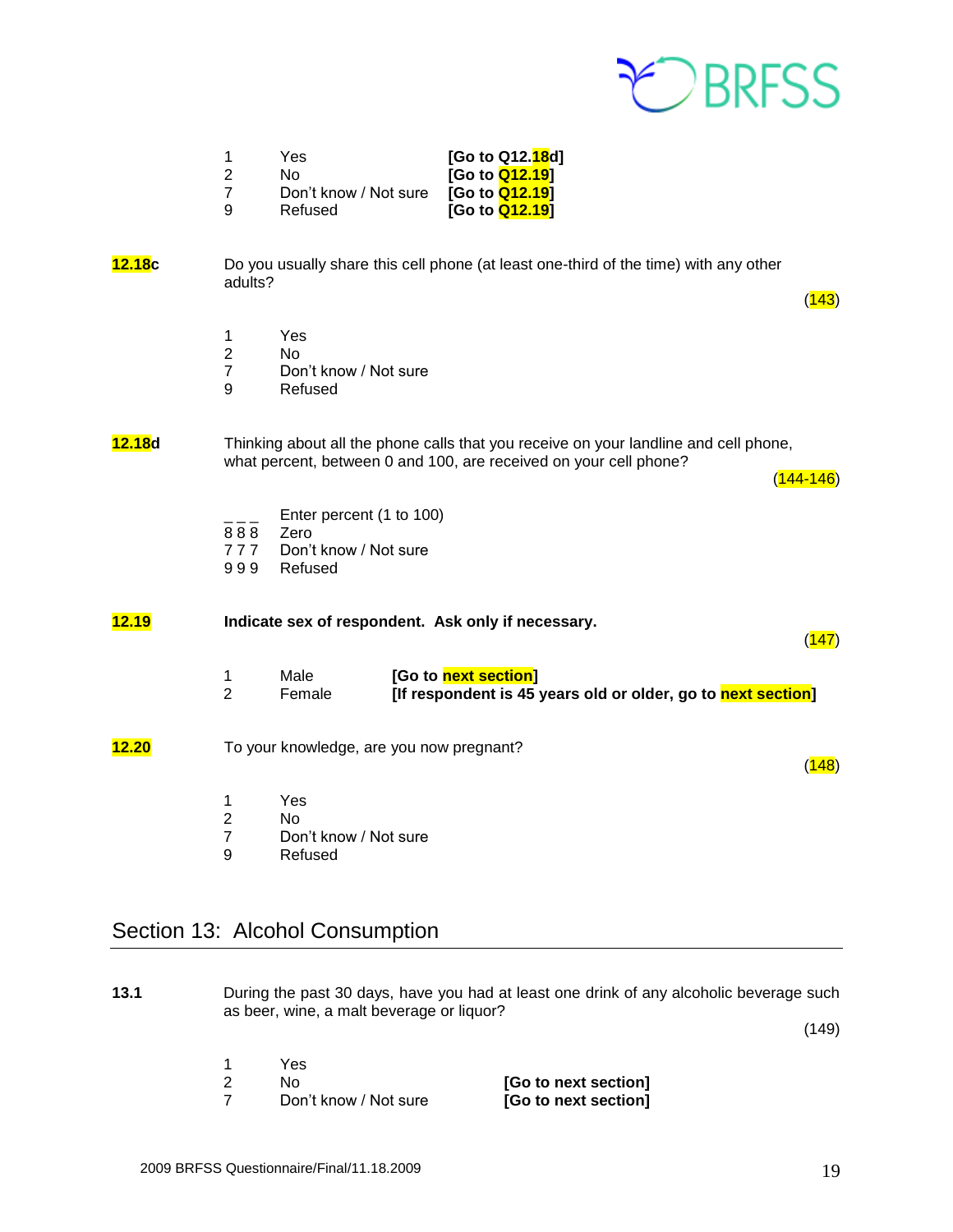9 Refused **[Go to next section]**

**13.2** During the past 30 days, how many days per week or per month did you have at least one drink of any alcoholic beverage?

(150-152)

- $1_{-}$  Days per week
- $2 -$  Days in past 30 days
- 8 8 8 No drinks in past 30 days **[Go to next section]**
- 7 7 7 Don't know / Not sure
- 9 9 9 Refused
- **13.3** One drink is equivalent to a 12-ounce beer, a 5-ounce glass of wine, or a drink with one shot of liquor. During the past 30 days, on the days when you drank, about how many drinks did you drink on the average?

(153-154)

**NOTE: A 40 ounce beer would count as 3 drinks, or a cocktail drink with 2 shots would count as 2 drinks.**

- <sup>-</sup> \_ Number of drinks<br>7 7 Don't know / Not s
- Don't know / Not sure
- 9 9 Refused
- **13.4** Considering all types of alcoholic beverages, how many times during the past 30 days did you have **X [CATI X = 5 for men, X = 4 for women]** or more drinks on an occasion? (155-156)
	- $\frac{1}{8}$   $\frac{1}{8}$  Number of times
	- None
	- 7 7 Don't know / Not sure
	- 9 9 Refused
- **13.5** During the past 30 days, what is the largest number of drinks you had on any occasion?

(157-158)

- $\frac{1}{7}$   $\frac{1}{7}$  Number of drinks
- 7 7 Don't know / Not sure<br>9 9 Refused
- **Refused**

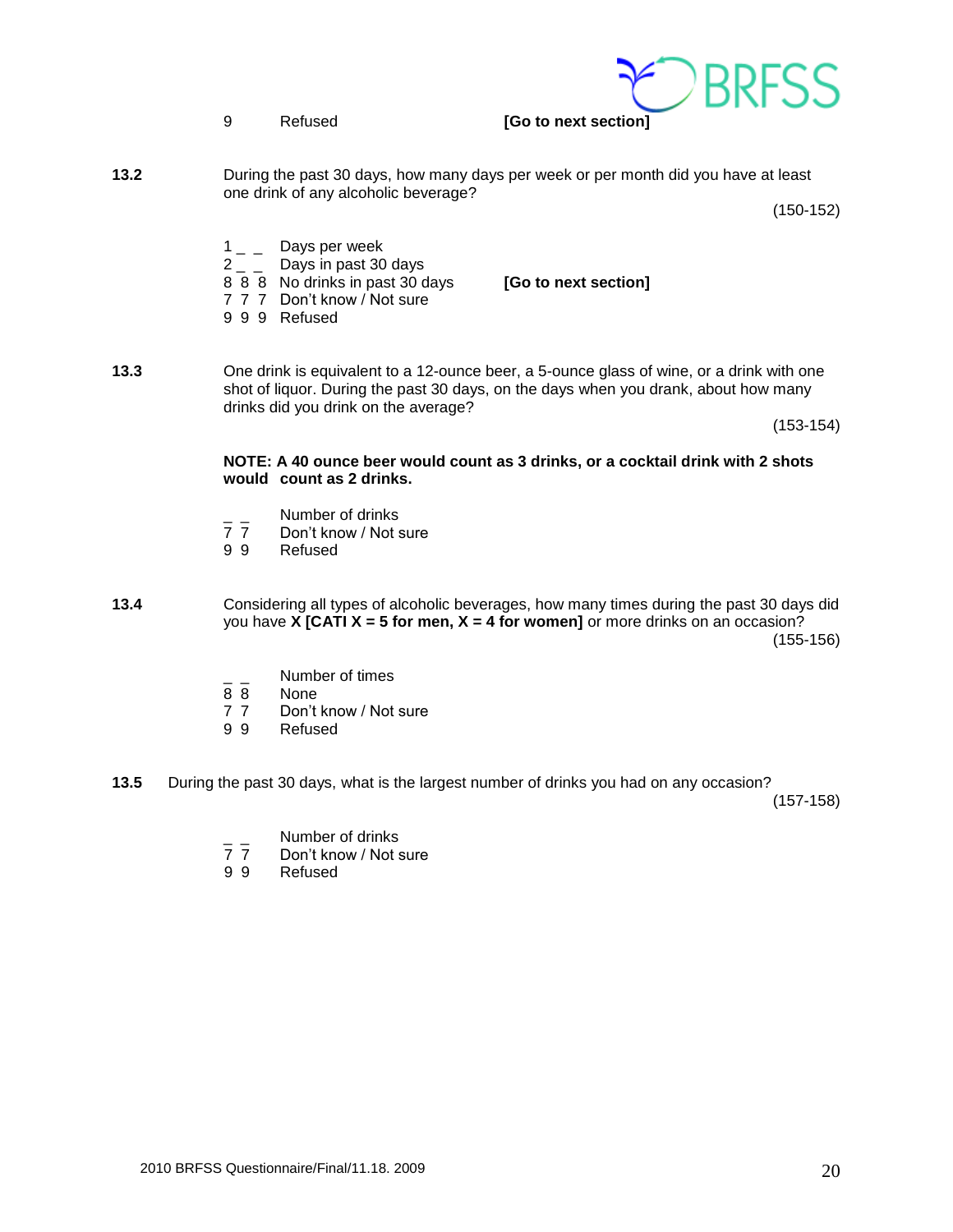

### **Section 14: Immunization**

<span id="page-20-0"></span>*14.01* A flu shot is an influenza vaccine injected into your arm. During the past 12 months, have you had a seasonal flu shot? (FLUSHOT4)

 $1 = Yes$ 

2 = No - Go to Section 14.03 (Immunization) FLUSPRY2

7 = Don't know/Not Sure - Go to Section 14.03 (Immunization) FLUSPRY2

9 = Refused - Go to Section 14.03 (Immunization) FLUSPRY2

*14.02* During what month and year did you receive your most recent seasonal flu shot? (FLSHTMY1)

12007-122008 = Month / Year 777777 = Don't know/Not Sure  $999999 =$ Refused

*14.03* The seasonal flu vaccine sprayed in the nose is also called FluMist™. During the past 12 months, have you had a seasonal flu vaccine that was sprayed in your nose? (FLUSPRY3)

 $1 = Yes$ 

2 = No - Go to Section 14.05 (Immunization) PNEUVAC3

7 = Don't know/Not Sure - Go to Section 14.05 (Immunization) PNEUVAC3

9 = Refused - Go to Section 14.05 (Immunization) PNEUVAC3

*14.04* During what month and year did you receive your most recent seasonal flu vaccine that was sprayed in your nose? (FLSPRMY1)

12007-122008 = Month / Year 777777 = Don't know/Not Sure  $999999 =$ Refused

*14.05* A pneumonia shot or pneumococcal vaccine is usually given only once or twice in a person´s lifetime and is different from the flu shot. Have you ever had a pneumonia shot? (PNEUVAC3)

 $1 = Yes$  $2 = No$ 7 = Don't know/Not Sure  $9 =$  Refused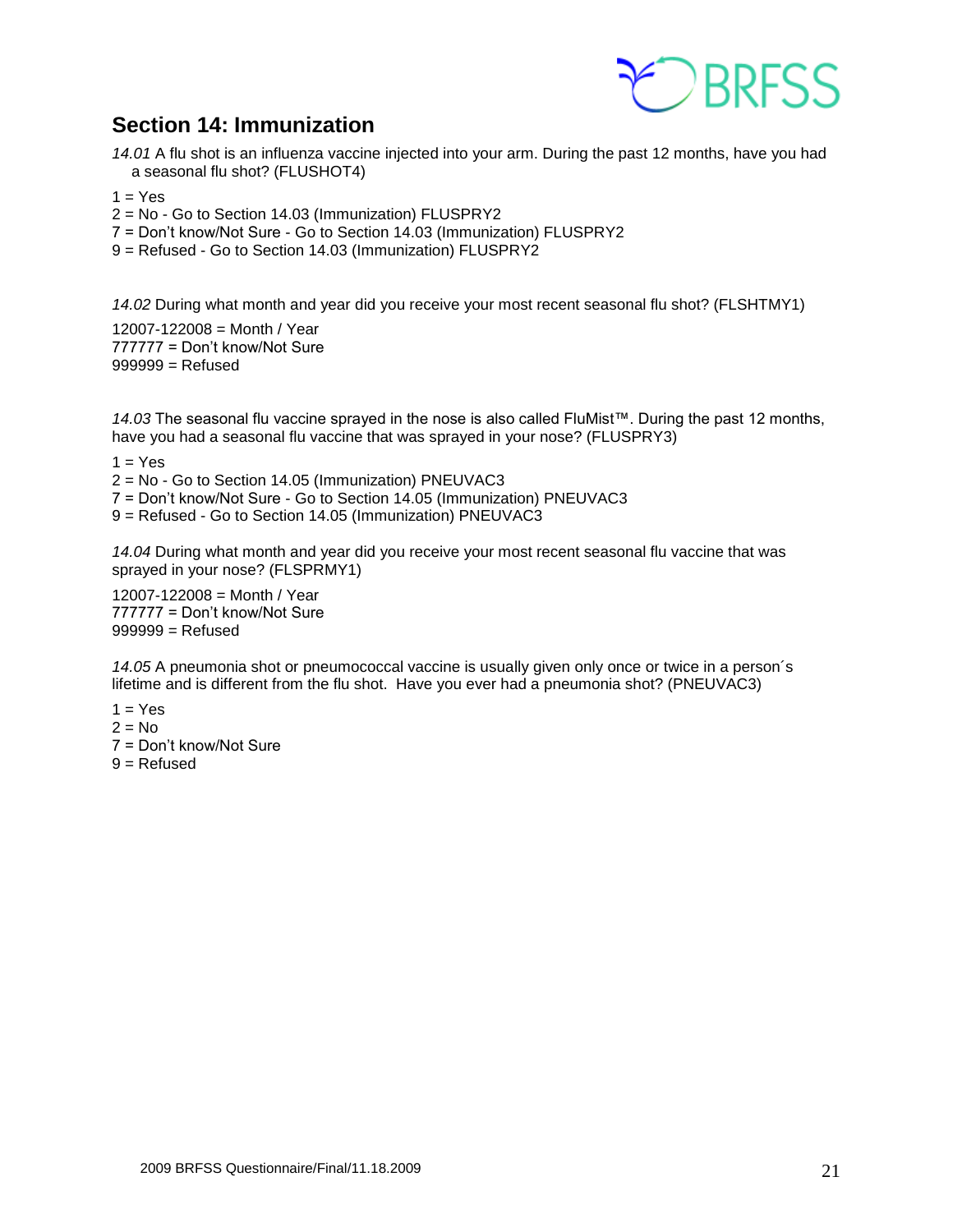

#### <span id="page-21-0"></span>**If respondent is 45 years or older continue, otherwise go to next section.**

The next questions ask about recent falls. By a fall, we mean when a person unintentionally comes to rest on the ground or another lower level.

**15.1** In the past 3 months, how many times have you fallen?

(174–175)

| - - | Number of times       | $[76 = 76$ or more]  |
|-----|-----------------------|----------------------|
| 88  | <b>None</b>           | [Go to next section] |
| 77  | Don't know / Not sure | [Go to next section] |
| 99  | Refused               | [Go to next section] |

#### **15.2 [Fill in "Did this fall (from Q15.1) cause an injury?"]. If only one fall from Q15.1 and response is "Yes" (caused an injury); code 01. If response is "No," code 88**.

How many of these falls caused an injury? By an injury, we mean the fall caused you to limit your regular activities for at least a day or to go see a doctor.

(176–177)

- \_ \_ Number of falls **[76 = 76 or more]**
- None
- 
- 7 7 Don't know / Not sure
- 9 9 Refused

### <span id="page-21-1"></span>Section 16: Seatbelt Use

**16.1** How often do you use seat belts when you drive or ride in a car? Would you say—

(178)

#### **Please read:**

- 1 Always
- 2 Nearly always<br>3 Sometimes
- **Sometimes**
- 4 Seldom<br>5 Never
- **Never**

#### **Do not read:**

- 7 Don't know / Not sure
- 8 Never drive or ride in a car
- 9 Refused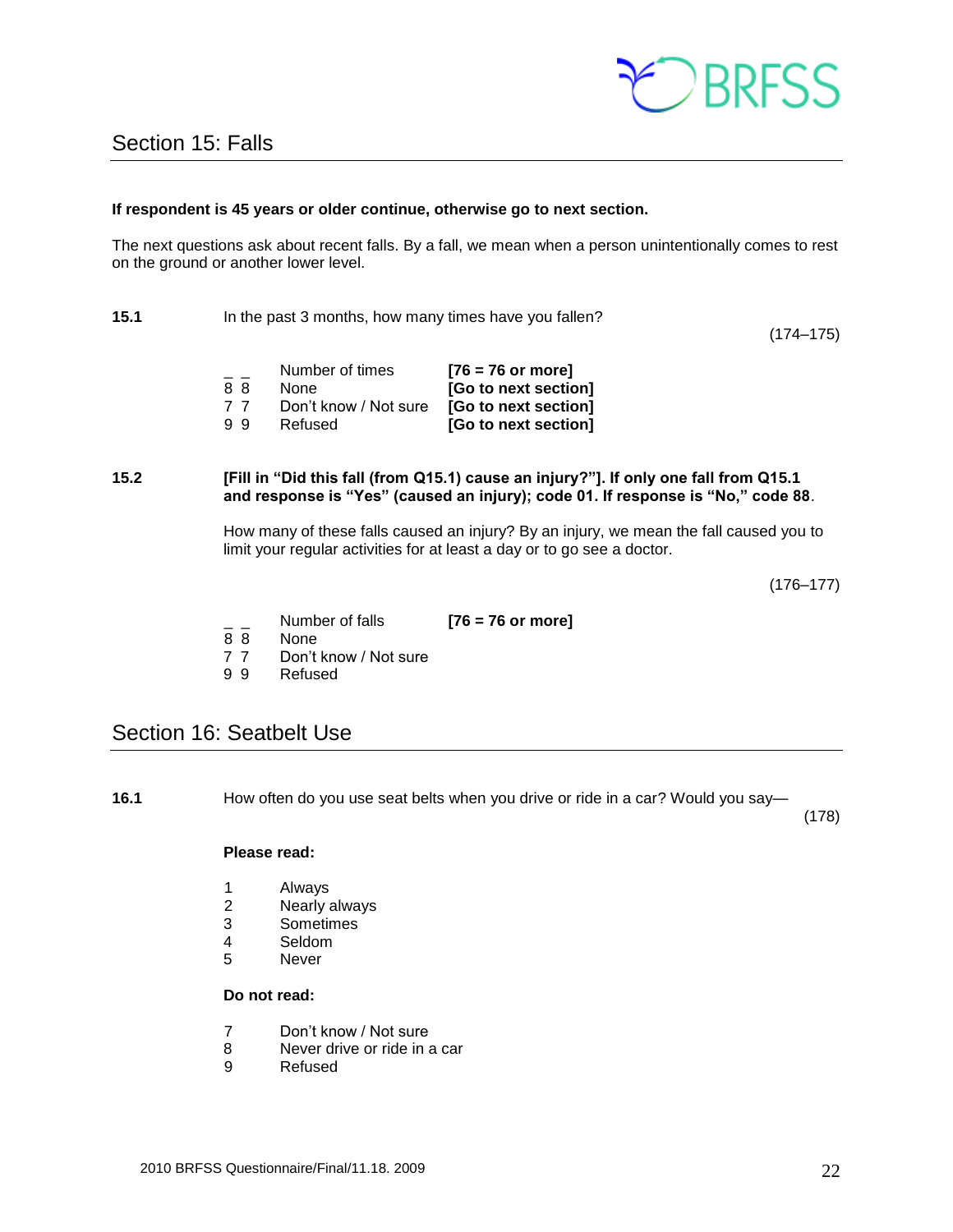

**CATI note: If Q16.1 = 8 (Never drive or ride in a car), go to Section 18; otherwise continue.**

### <span id="page-22-0"></span>Section 17: Drinking and Driving

#### **CATI note: If Q13.1 = 2 (No); go to next section.**

The next question is about drinking and driving.

**17.1** During the past 30 days, how many times have you driven when you've had perhaps too much to drink?

(179–180)

- $\frac{1}{8}$   $\frac{1}{8}$  Number of times
- None
- 7 7 Don't know / Not sure
- 9 9 Refused

### <span id="page-22-1"></span>Section 18: Women's Health

#### **CATI note: If respondent is male, go to the next section.**

The next questions are about breast and cervical cancer.

**18.1** A mammogram is an x-ray of each breast to look for breast cancer. Have you ever had a mammogram?

(181)

| 1  | Yes                   |               |
|----|-----------------------|---------------|
| -2 | N٥                    | [Go to Q18.3] |
| -7 | Don't know / Not sure | [Go to Q18.3] |
| 9  | Refused               | [Go to Q18.3] |

**18.2** How long has it been since you had your last mammogram?

(182)

#### **Read only if necessary:**

- 1 Within the past year (anytime less than 12 months ago)
- 2 Within the past 2 years (1 year but less than 2 years ago)
- 3 Within the past 3 years (2 years but less than 3 years ago)
- 4 Within the past 5 years (3 years but less than 5 years ago)
- 5 5 or more years ago

#### **Do not read:**

- 7 Don't know / Not sure
- 9 Refused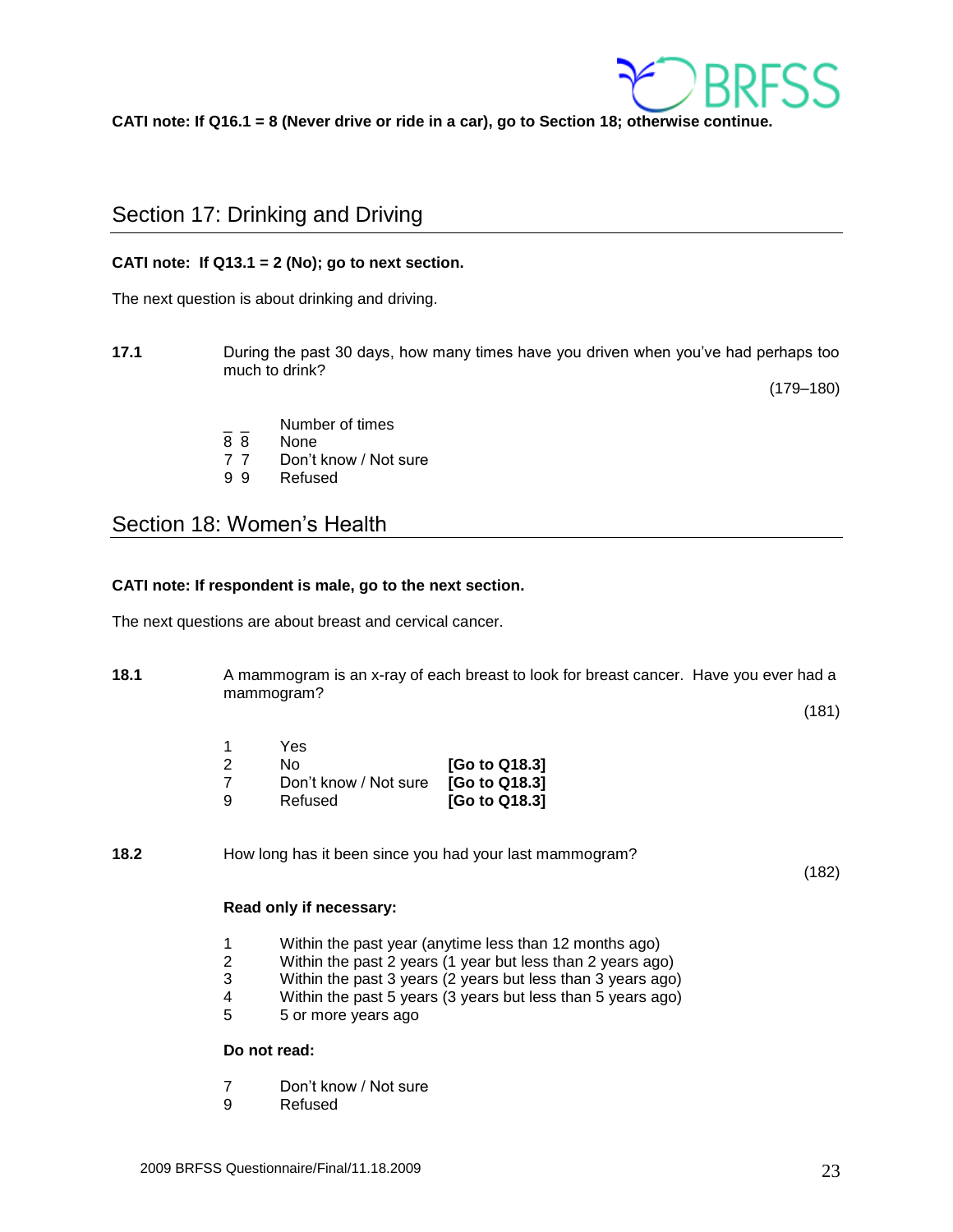

**18.3** A clinical breast exam is when a doctor, nurse, or other health professional feels the breasts for lumps. Have you ever had a clinical breast exam?

(183)

(184)

|               | Yes                   |               |
|---------------|-----------------------|---------------|
| $\mathcal{P}$ | N٥                    | [Go to Q18.5] |
| -7            | Don't know / Not sure | [Go to Q18.5] |
| a             | Refused               | [Go to Q18.5] |

**18.4** How long has it been since your last breast exam?

#### **Read only if necessary:**

- 1 Within the past year (anytime less than 12 months ago)
- 2 Within the past 2 years (1 year but less than 2 years ago)
- 3 Within the past 3 years (2 years but less than 3 years ago)
- 4 Within the past 5 years (3 years but less than 5 years ago)<br>5 5 or more vears ago
- 5 5 or more years ago

#### **Do not read:**

- 7 Don't know / Not sure
- 9 Refused
- **18.5** A Pap test is a test for cancer of the cervix. Have you ever had a Pap test?

(185)

|     | Yes                   |               |
|-----|-----------------------|---------------|
| - 2 | Nο                    | [Go to Q18.7] |
|     | Don't know / Not sure | [Go to Q18.7] |
| -9  | Refused               | [Go to Q18.7] |

**18.6** How long has it been since you had your last Pap test?

(186)

#### **Read only if necessary:**

- 1 Within the past year (anytime less than 12 months ago)
- 2 Within the past 2 years (1 year but less than 2 years ago)
- 3 Within the past 3 years (2 years but less than 3 years ago)
- 4 Within the past 5 years (3 years but less than 5 years ago)
- 5 5 or more years ago

#### **Do not read:**

- 7 Don't know / Not sure
- 9 Refused

**CATI note: If response to Core Q12.20 = 1 (is pregnant); then go to next section.**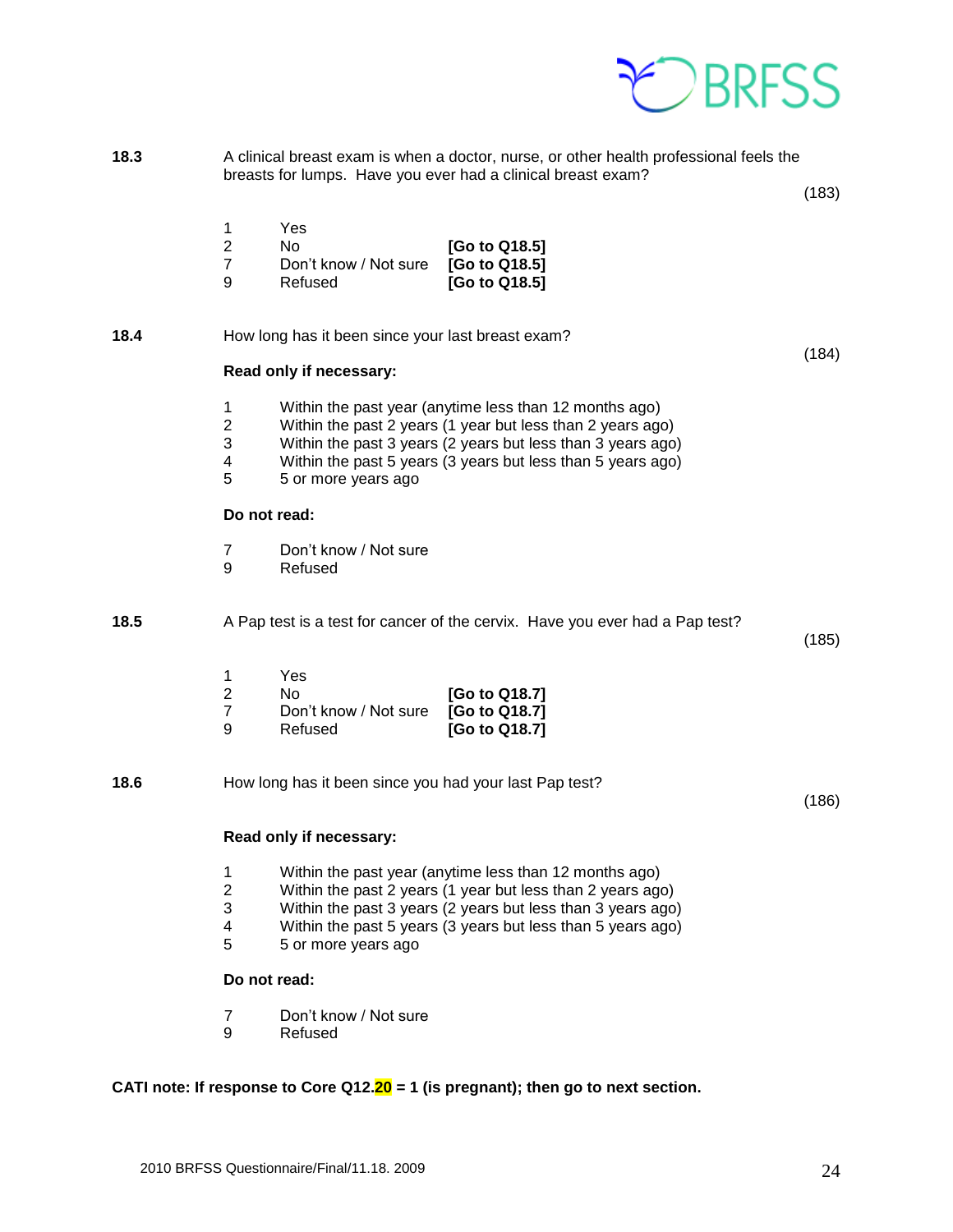

**18.7** Have you had a hysterectomy?

(187)

**Read only if necessary:** A hysterectomy is an operation to remove the uterus (womb).

- 1 Yes
- 2 No
- 7 Don't know / Not sure<br>9 Refused
- **Refused**

### <span id="page-24-0"></span>Section 19: Prostate Cancer Screening

#### **CATI note: If respondent is <39 years of age, or is female, go to next section.**

Now, I will ask you some questions about prostate cancer screening.

**19.1** A Prostate-Specific Antigen test, also called a PSA test, is a blood test used to check men for prostate cancer. Have you ever had a PSA test?

(188)

(189)

- 1 Yes
- 2 No **[Go to Q19.3]** 7 Don't Know / Not sure **[Go to Q19.3]** 9 Refused **[Go to Q19.3]**

**19.2** How long has it been since you had your last PSA test?

#### **Read only if necessary:**

- 1 Within the past year (anytime less than 12 months ago)<br>2 Within the past 2 years (1 year but less than 2 years)
- 2 Within the past 2 years (1 year but less than 2 years)
- 3 Within the past 3 years (2 years but less than 3 years)
- 4 Within the past 5 years (3 years but less than 5 years)
- 5 5 or more years ago

#### **Do not read:**

- 7 Don't know / Not sure
- 9 Refused
- **19.3** A digital rectal exam is an exam in which a doctor, nurse, or other health professional places a gloved finger into the rectum to feel the size, shape, and hardness of the prostate gland. Have you ever had a digital rectal exam?

(190)

|     | Yes                   |               |
|-----|-----------------------|---------------|
| - 2 | N٥                    | [Go to Q19.5] |
|     | Don't know / Not sure | [Go to Q19.5] |
| 9   | Refused               | [Go to Q19.5] |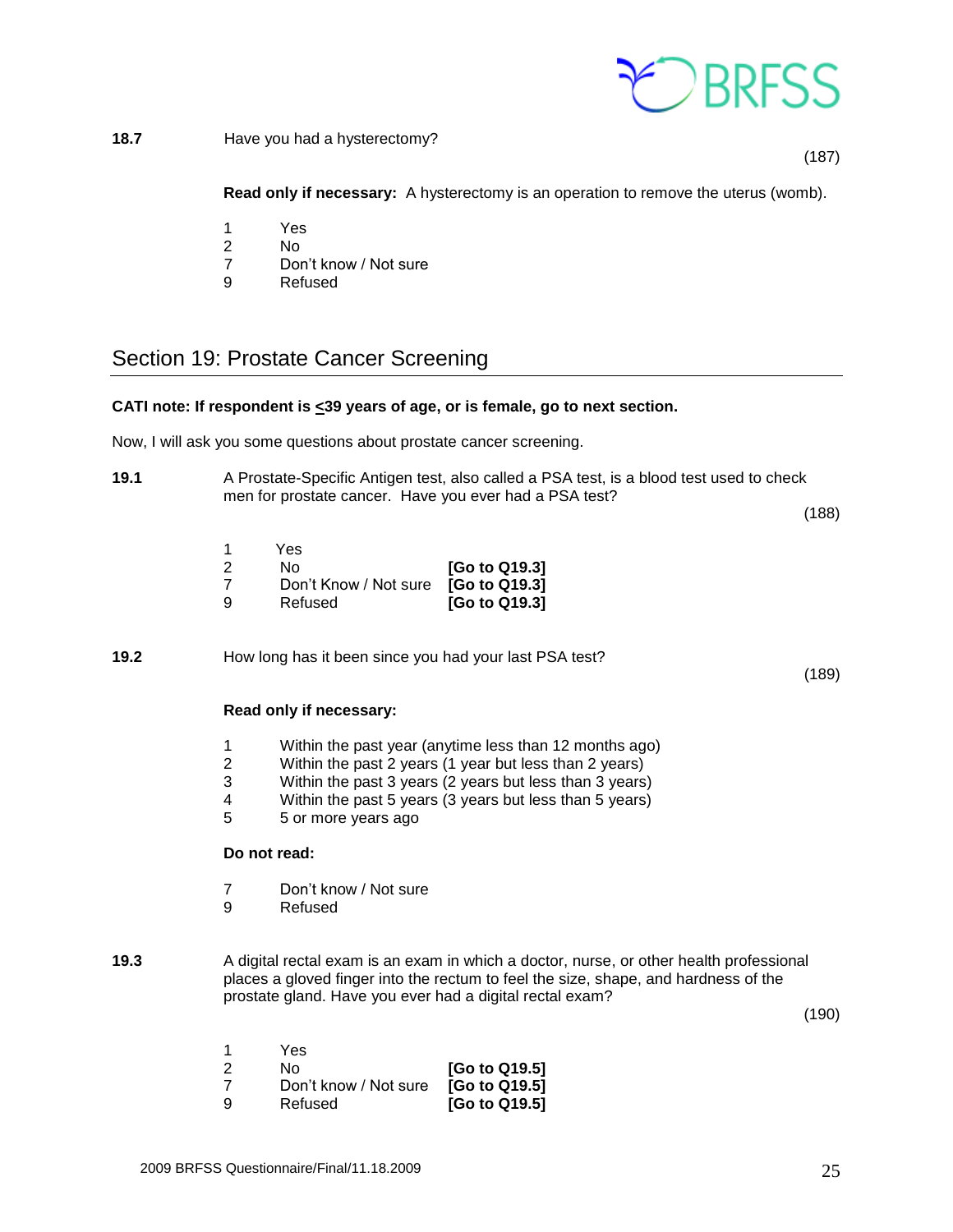

| 19.4 |                               | How long has it been since your last digital rectal exam?                                                                                                                                                                                                                     | (191) |
|------|-------------------------------|-------------------------------------------------------------------------------------------------------------------------------------------------------------------------------------------------------------------------------------------------------------------------------|-------|
|      |                               | Read only if necessary:                                                                                                                                                                                                                                                       |       |
|      | $\overline{2}$<br>3<br>4<br>5 | Within the past year (anytime less than 12 months ago)<br>Within the past 2 years (1 year but less than 2 years)<br>Within the past 3 years (2 years but less than 3 years)<br>Within the past 5 years (3 years but less than 5 years)<br>5 or more years ago<br>Do not read: |       |
|      | 9                             | Don't know / Not sure<br>Refused                                                                                                                                                                                                                                              |       |

#### **19.5** Have you ever been told by a doctor, nurse, or other health professional that you had prostate cancer?

(192)

- 1 Yes<br>2 No
- No
- 7 Don't know / Not sure<br>9 Refused
- **Refused**

### <span id="page-25-0"></span>Section 20: Colorectal Cancer Screening

#### **CATI note: If respondent is < 49 years of age, go to next section.**

The next questions are about colorectal cancer screening.

**20.1** A blood stool test is a test that may use a special kit at home to determine whether the stool contains blood. Have you ever had this test using a home kit?

(193)

|    | Yes                   |               |
|----|-----------------------|---------------|
| -2 | N٥                    | [Go to Q20.3] |
|    | Don't know / Not sure | [Go to Q20.3] |
| -9 | Refused               | [Go to Q20.3] |

**20.2** How long has it been since you had your last blood stool test using a home kit?

(194)

#### **Read only if necessary:**

- 1 Within the past year (anytime less than 12 months ago)
- 2 Within the past 2 years (1 year but less than 2 years ago)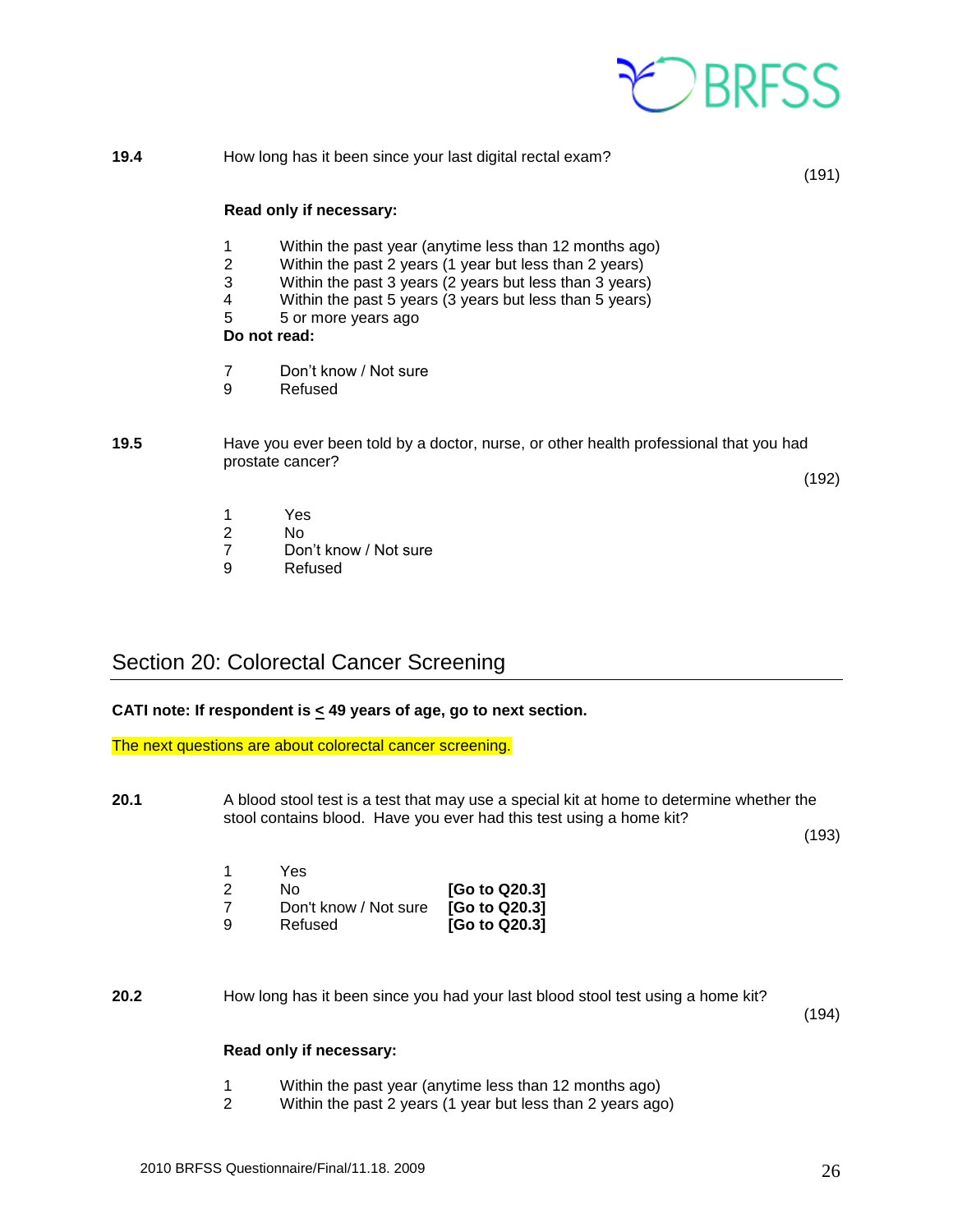

- 3 Within the past 3 years (2 years but less than 3 years ago)
- 4 Within the past 5 years (3 years but less than 5 years ago)
- 5 5 or more years ago

#### **Do not read:**

- 7 Don't know / Not sure
- 9 Refused
- **20.3** Sigmoidoscopy and colonoscopy are exams in which a tube is inserted in the rectum to view the colon for signs of cancer or other health problems. Have you ever had either of these exams?

(195)

|     | Yes                                        |                      |
|-----|--------------------------------------------|----------------------|
| - 2 | N٥                                         | [Go to next section] |
|     | Don't know / Not sure [Go to next section] |                      |
| -9  | Refused                                    | [Go to next section] |

- **20.4** For a SIGMOIDOSCOPY, a flexible tube is inserted into the rectum to look for problems. A COLONOSCOPY is similar, but uses a longer tube, and you are usually given medication through a needle in your arm to make you sleepy and told to have someone else drive you home after the test. Was your MOST RECENT exam a sigmoidoscopy or a colonoscopy?
	- 1 Sigmoidoscopy
	- 2 Colonoscopy
	- 7 Don't know / Not sure<br>9 Refused
	- **Refused**
- **20.5** How long has it been since you had your last sigmoidoscopy or colonoscopy?

(197)

(196)

#### **Read only if necessary:**

- 1 Within the past year (anytime less than 12 months ago)
- 2 Within the past 2 years (1 year but less than 2 years ago)
- 3 Within the past 3 years (2 years but less than 3 years ago)
- 4 Within the past 5 years (3 years but less than 5 years ago)
- 5 Within the past 10 years (5 years but less than 10 years ago)
- 6 10 or more years ago

#### **Do not read:**

- 7 Don't know / Not sure
- 9 Refused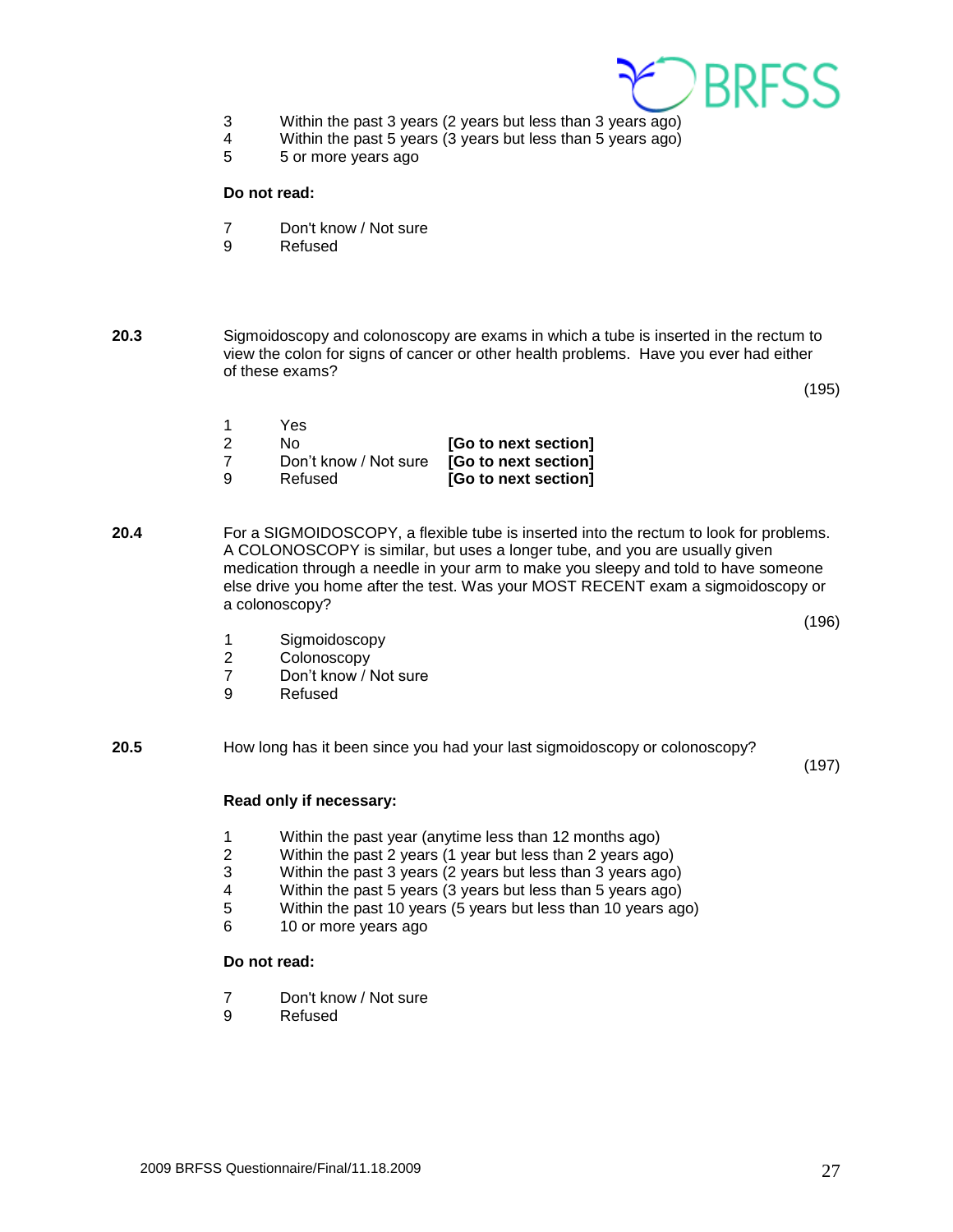

### <span id="page-27-0"></span>Section 21: HIV/AIDS

#### **CATI note: If respondent is 65 years old or older, go to next section.**

The next few questions are about the national health problem of HIV, the virus that causes AIDS. Please remember that your answers are strictly confidential and that you don't have to answer every question if you do not want to. Although we will ask you about testing, we will not ask you about the results of any test you may have had.

**21.1** Have you ever been tested for HIV? Do not count tests you may have had as part of a blood donation. Include testing fluid from your mouth.

(198)

|    | Yes.                  |               |
|----|-----------------------|---------------|
| -2 | No.                   | [Go to Q21.5] |
|    | Don't know / Not sure | [Go to Q21.5] |
| -9 | Refused               | [Go to Q21.5] |

**21.2** Not including blood donations, in what month and year was your last HIV test?

(199-204)

#### **NOTE: If response is before January 1985, code "Don't know."**

#### **CATI INSTRUCTION: If the respondent remembers the year but cannot remember the month, code the first two digits 77 and the last four digits for the year.**

| $\mathbf{I}$ and $\mathbf{I}$ | Code month and year   |
|-------------------------------|-----------------------|
| 7 7 7 7 7 7                   | Don't know / Not sure |
| 99/9999                       | Refused               |

**21.3** Where did you have your last HIV test — at a private doctor or HMO office, at a counseling and testing site, at a hospital, at a clinic, in a jail or prison, at a drug treatment facility, at home, or somewhere else?

(205-206)

- 0 1 Private doctor or HMO office
- 0 2 Counseling and testing site
- 0 3 Hospital
- 0 4 Clinic
- 0 5 Jail or prison (or other correctional facility)
- 0 6 Drug treatment facility<br>0 7 At home
- At home
- 0 8 Somewhere else
- 7 7 Don't know / Not sure
- 9 9 Refused

**CATI note: Ask Q21.4; if Q21.2 = within last 12 months. Otherwise, go to Q21.5.**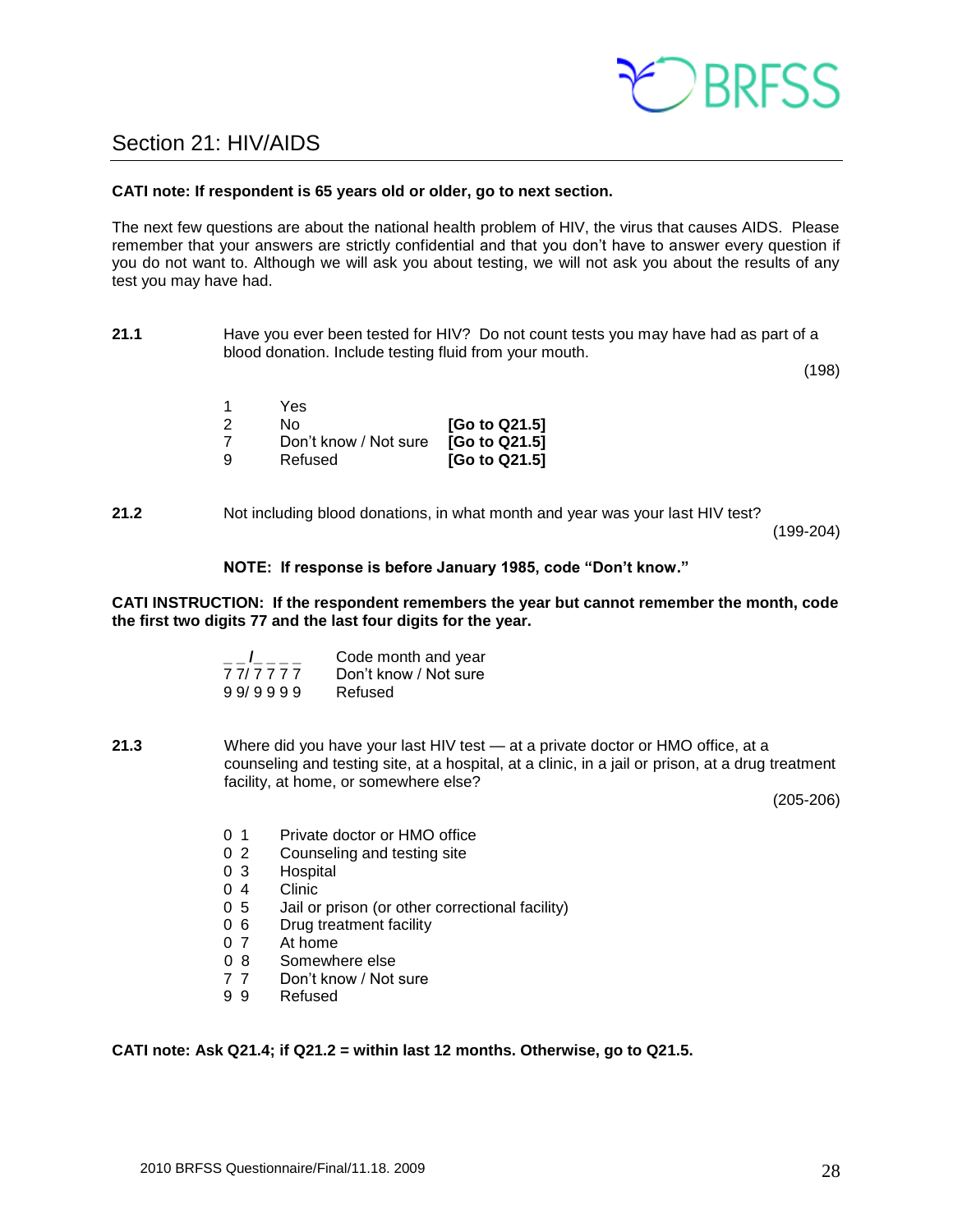- - 2009 BRFSS Questionnaire/Final/11.18.2009 29
- 

### **Do not read:**

- 7 Don't know / Not sure
- 9 Refused

**Please read:**

1 Always<br>2 Usually **Usually** 3 Sometimes 4 Rarely<br>5 Never **Never** 

### The next two questions are about emotional support and your satisfaction with life.

**22.1** How often do you get the social and emotional support you need?

### **INTERVIEWER NOTE: If asked, say "please include support from any source."**

(209)

(208)

(207)

- **21.4** Was it a rapid test where you could get your results within a couple of hours?
	- 1 Yes

1 Yes 2 No<br>7 Dor

9 Refused

- 2 No
- 7 Don't know / Not sure
- 9 Refused
- **21.5** I'm going to read you a list. When I'm done, please tell me if any of the situations apply to you. You do not need to tell me which one.
	- You have used intravenous drugs in the past year. ▪ You have been treated for a sexually transmitted or venereal disease in the past
	- year.
	- You have given or received money or drugs in exchange for sex in the past year.
	- You had anal sex without a condom in the past year.
	- Do any of these situations apply to you?

Don't know / Not sure

<span id="page-28-0"></span>Section 22: Emotional Support and Life Satisfaction

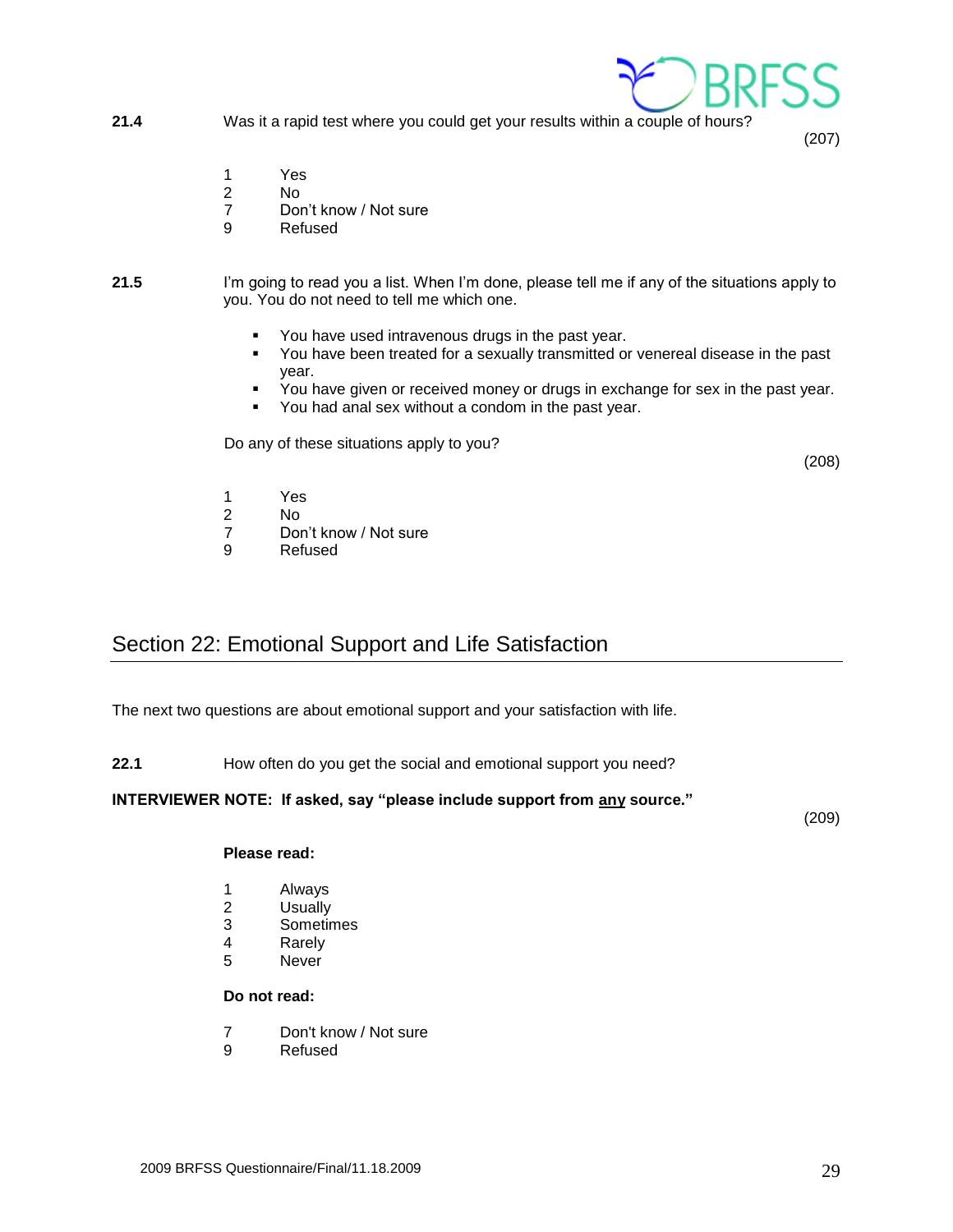

(210)

#### **Please read:**

- 1 Very satisfied
- 2 Satisfied
- 3 Dissatisfied
- 4 Very dissatisfied

#### **Do not read:**

- 7 Don't know / Not sure
- 9 Refused

### Closing Statement or Transition to Modules and/or State-Added Questions

#### **Closing statement**

#### **Please read:**

That was my last question. Everyone's answers will be combined to help us provide information about the health practices of people in this state. Thank you very much for your time and cooperation.

#### **Or**

#### **Transition to modules and/or state-added questions**

#### **Please read:**

Finally, I have just a few questions left about some other health topics.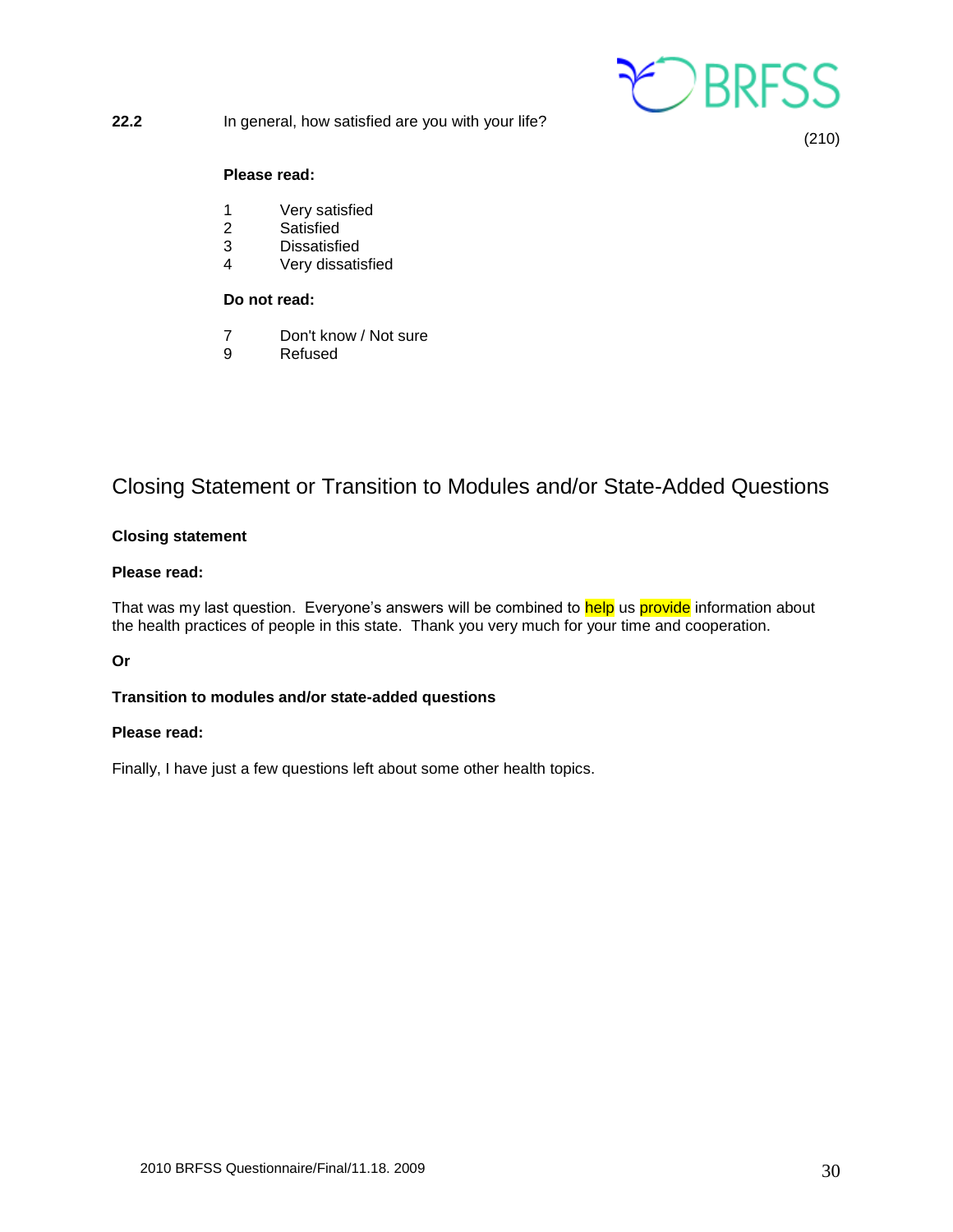

### <span id="page-30-0"></span>**Optional Modules**

### <span id="page-30-1"></span>Module 1: Pre-Diabetes

#### **NOTE: Only asked of those not responding "Yes" (code = 1) to Core Q6.1 (Diabetes awareness question).**

**1.** Have you had a test for high blood sugar or diabetes within the past three years?

(245)

- 1 Yes
- 2 No
- 7 Don't know / Not sure
- 9 Refused

#### **CATI note: If Core Q6.1 = 4 (No, pre-diabetes or borderline diabetes); answer Q2 "Yes" (code = 1).**

**2.** Have you ever been told by a doctor or other health professional that you have pre-diabetes or borderline diabetes?

**If "Yes" and respondent is female, ask: "Was this only when you were pregnant?"** 

(246)

- 1 Yes
- 2 Yes, during pregnancy<br>3 No
- No.
- 7 Don't know / Not sure<br>9 Refused
- **Refused**

### <span id="page-30-2"></span>Module 2: Diabetes

#### **To be asked following Core Q6.1; if response is "Yes" (code = 1)**

**1.** How old were you when you were told you have diabetes?

(247-248)

- \_ \_ Code age in years **[97 = 97 and older]**
- 9 8 Don't know / Not sure<br>9 9 Refused
- **Refused**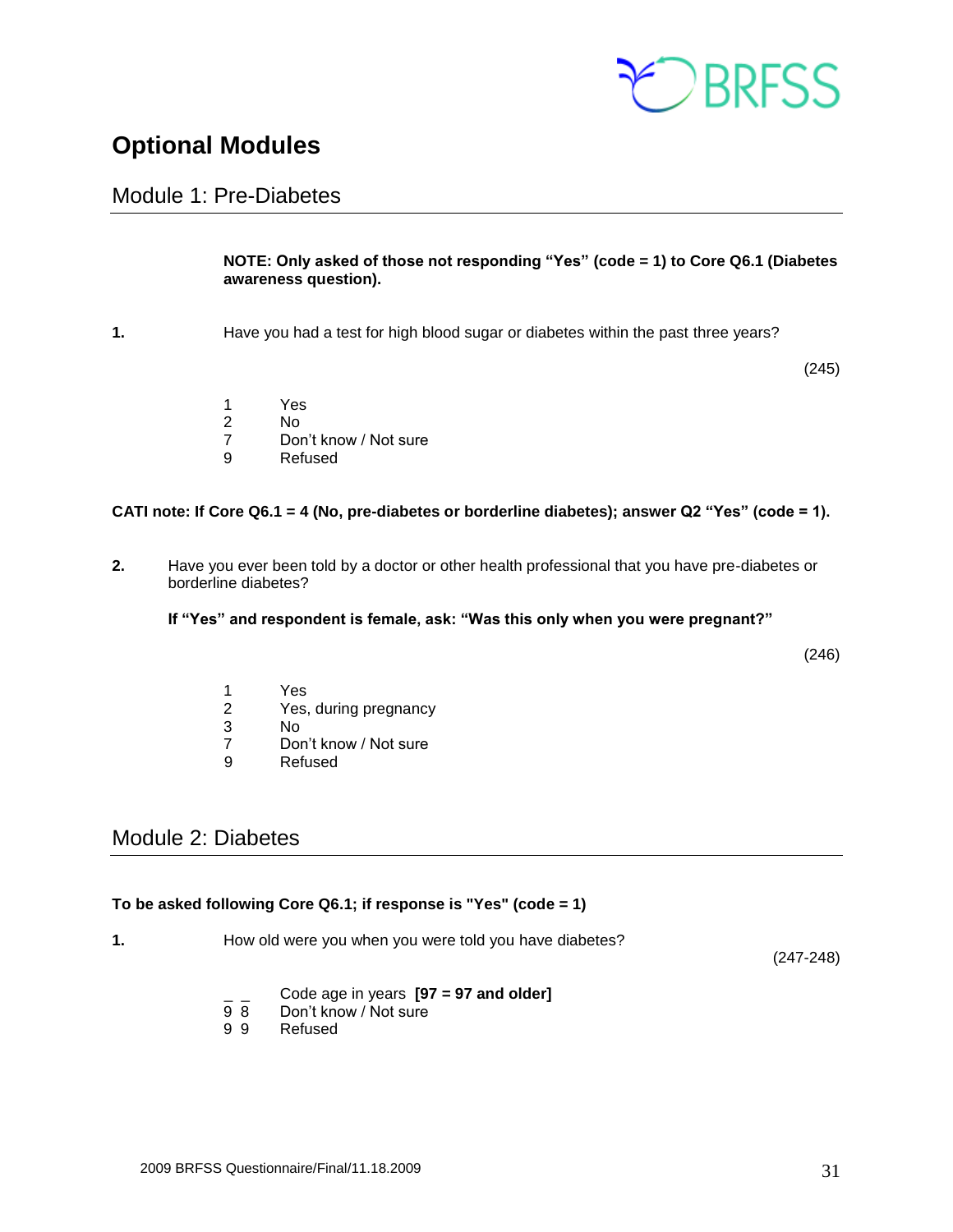

**2.** Are you now taking insulin?

(249)

- 1 Yes
- 2 No
- 9 Refused
- **3.** About how often do you check your blood for glucose or sugar? Include times when checked by a family member or friend, but do NOT include times when checked by a health professional.

(250-252)

|     | Times per day         |
|-----|-----------------------|
| 2   | Times per week        |
| 3   | Times per month       |
|     | Times per year        |
| 888 | Never                 |
| 777 | Don't know / Not sure |
| 99  | Refused               |

**4.** About how often do you check your feet for any sores or irritations? Include times when checked by a family member or friend, but do NOT include times when checked by a health professional.

(253–255)

- $1 -$  Times per day 2 \_ \_ Times per week<br>3 Times per month  $\overline{a}$   $\overline{b}$   $\overline{c}$   $\overline{d}$   $\overline{d}$   $\overline{d}$   $\overline{d}$   $\overline{d}$   $\overline{d}$   $\overline{d}$   $\overline{d}$   $\overline{d}$   $\overline{d}$   $\overline{d}$   $\overline{d}$   $\overline{d}$   $\overline{d}$   $\overline{d}$   $\overline{d}$   $\overline{d}$   $\overline{d}$   $\overline{d}$   $\overline{d}$   $\overline{d}$   $\overline{$  $4 - 7$  Times per year<br>5 5 5 No feet  $\frac{4}{5}$   $\frac{-}{5}$ 8 8 8 Never 7 7 7 Don't know / Not sure 9 9 9 Refused
- **5.** About how many times in the past 12 months have you seen a doctor, nurse, or other health professional for your diabetes?

(256-257)

- \_ \_ Number of times **[76 = 76 or more]**
- None
- 7 7 Don't know / Not sure
- 9 9 Refused
- **6.** A test for "A one C" measures the average level of blood sugar over the past three months. About how many times in the past 12 months has a doctor, nurse, or other health professional checked you for "A one C"?

(258-259)

- \_ \_ Number of times **[76 = 76 or more]**
- 8 8 None<br>9 8 Never
- Never heard of "A one C" test
- 7 7 Don't know / Not sure
- 9 9 Refused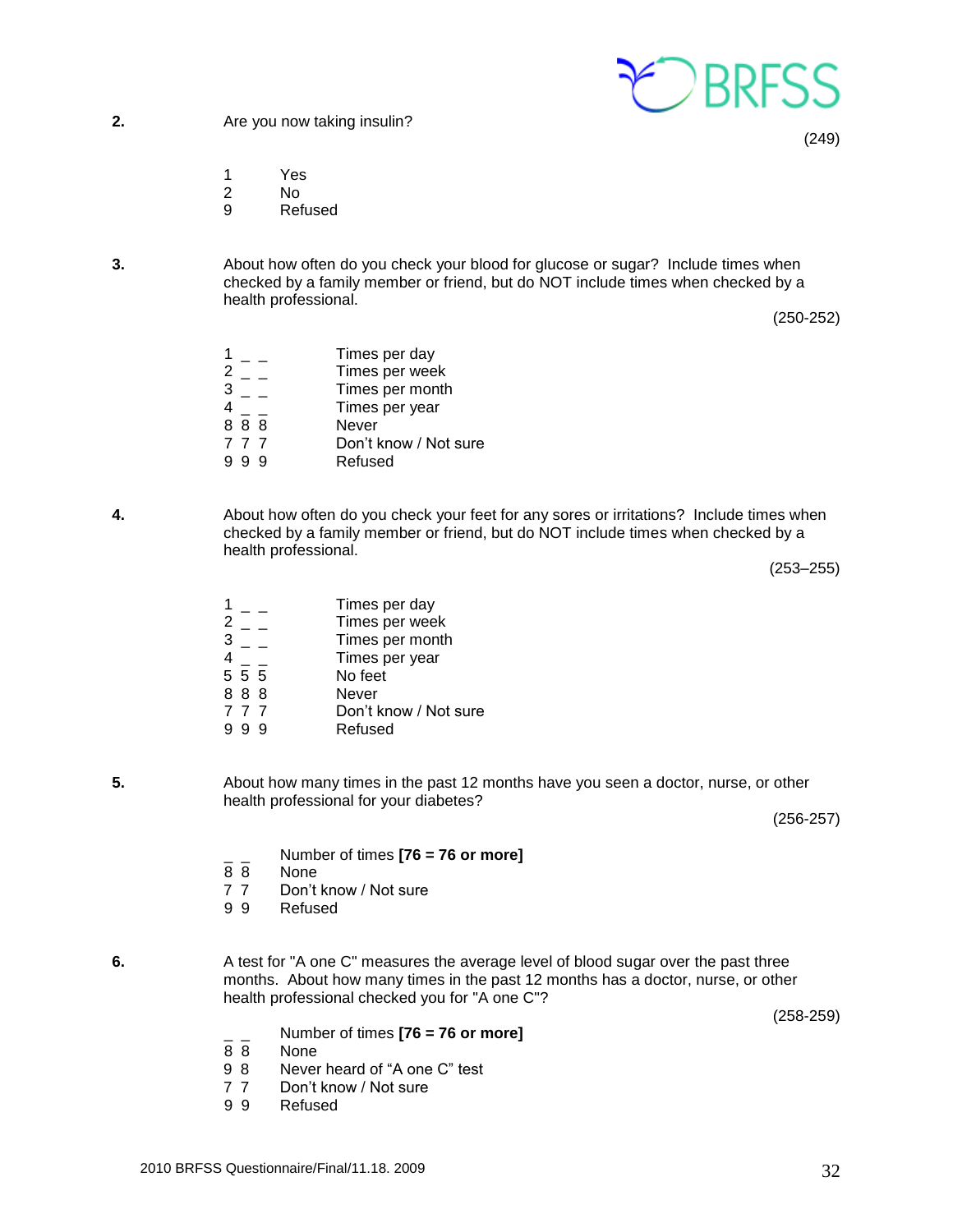

#### **CATI note: If Q4 = 555 (No feet), go to Q8.**

| About how many times in the past 12 months has a health professional checked your feet |             |
|----------------------------------------------------------------------------------------|-------------|
| for any sores or irritations?                                                          |             |
|                                                                                        | $(260-261)$ |

- \_ \_ Number of times **[76 = 76 or more]**
- 8 8 None<br>7 7 Don't
- Don't know / Not sure
- 9 9 Refused
- **8.** When was the last time you had an eye exam in which the pupils were dilated? This would have made you temporarily sensitive to bright light.

#### **Read only if necessary:**

- 1 Within the past month (anytime less than 1 month ago)<br>2 Within the past year (1 month but less than 12 months
- 2 Within the past year (1 month but less than 12 months ago)<br>3 Within the past 2 years (1 year but less than 2 years ago)
- Within the past 2 years (1 year but less than 2 years ago)
- 4 2 or more years ago

#### **Do not read:**

- 7 Don't know / Not sure
- 8 Never
- 9 Refused

#### **9.** Has a doctor ever told you that diabetes has affected your eyes or that you had retinopathy?

(263)

(264)

(262)

- 1 Yes
- 2 No
- 7 Don't know / Not sure
- 9 Refused

#### **10.** Have you ever taken a course or class in how to manage your diabetes yourself?

- 1 Yes
- 2 No<br>7 Dor
- Don't know / Not sure
- 9 Refused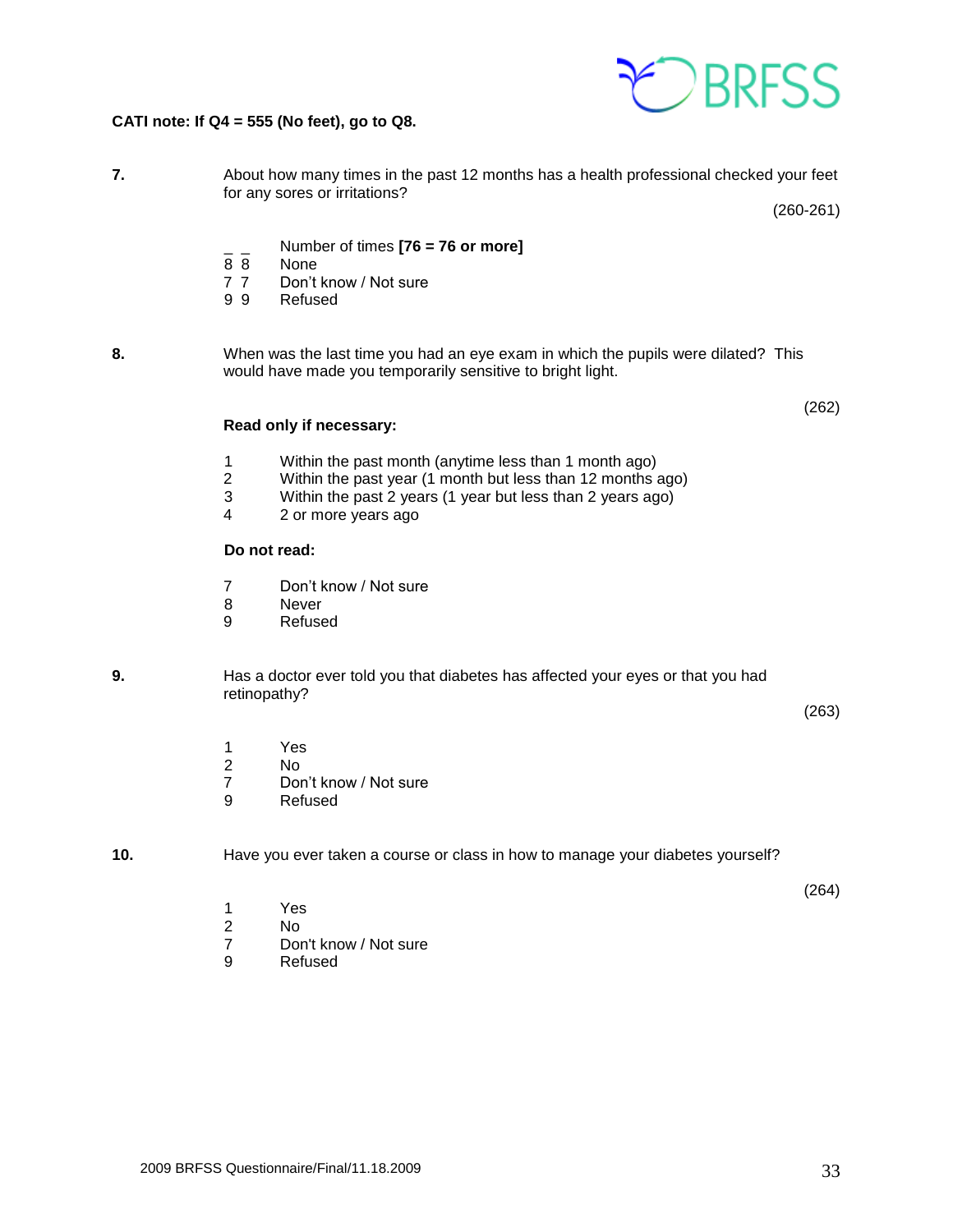### <span id="page-33-0"></span>Module 6: Inadequate Sleep

I would like to ask you a few questions about your sleep patterns.

**1.** On average, how many hours of sleep do you get in a 24-hour period? Think about the time you actually spend sleeping or napping, not just the amount of sleep you think you should get.

**INTERVIEWER NOTE: Enter hours of sleep in whole numbers, rounding 30 minutes (1/2 hour) or more up to the next whole hour and dropping 29 or fewer minutes.**

- $\frac{1}{7}$   $\frac{1}{7}$  Number of hours [01-24]
	- Don't know / Not sure
- 9 9 Refused

#### **2.** Do you snore?

**INTERVIEWER NOTE: If the respondent indicates that their spouse or someone told him/her that they snore, then the answer to the question is "Yes," the respondent snores.**

- 1 Yes
- 2 No
- 7 Don't know / Not sure<br>9 Refused
- **Refused**
- **3.** During the past 30 days, for about how many days did you find yourself unintentionally falling asleep during the day?

(287-288)

- $\frac{1}{8}$  Number of days [01-30]
- None

1 Yes 2 No

3 Don't drive

9 Refused

4 Don't have license 7 Don't know / Not sure

- 7 7 Don't know / Not sure
- 9 9 Refused
- **4.** During the past 30 days, have you ever nodded off or fallen asleep, even just for a brief moment, while driving?

(289)



(286)

(284-285)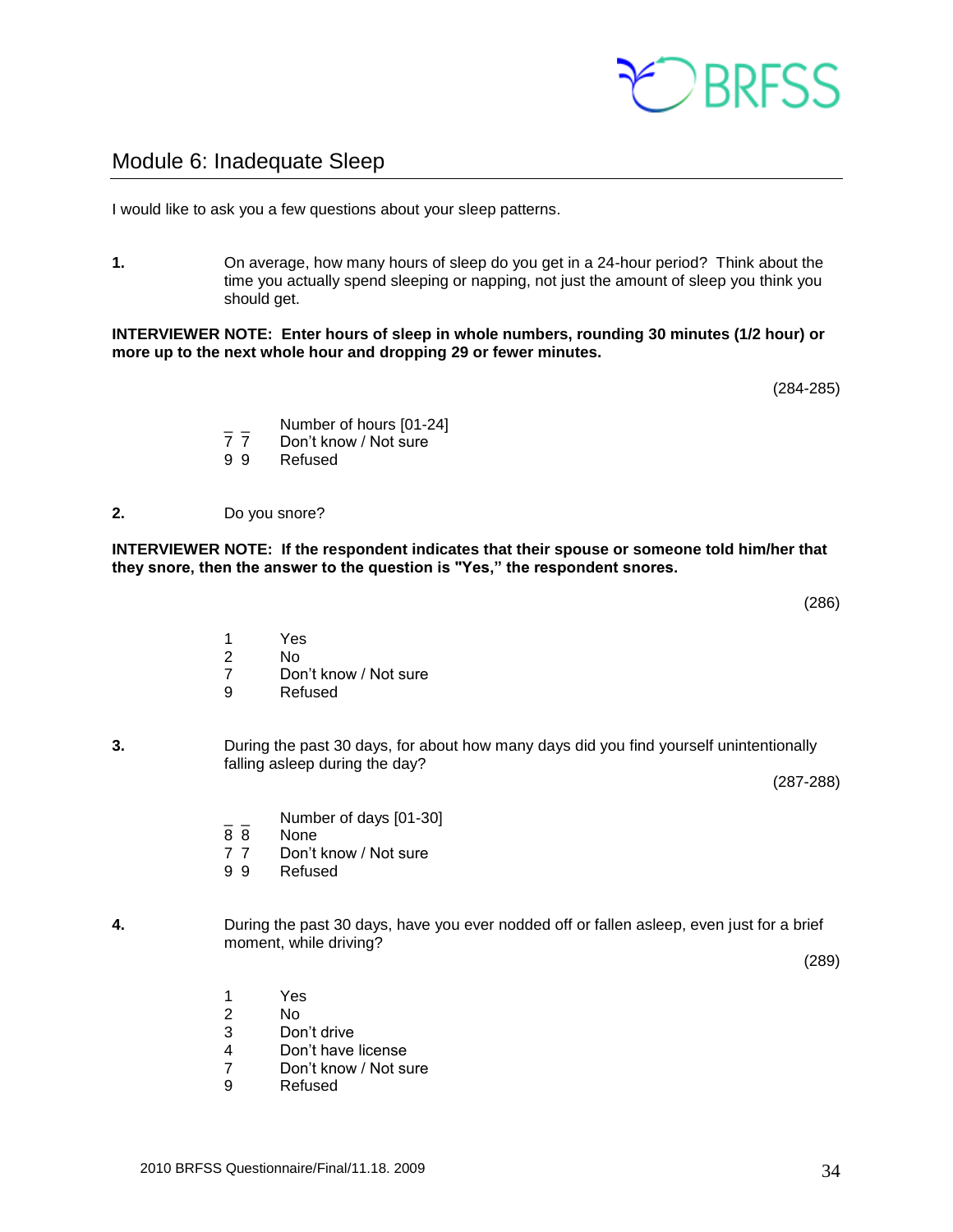

### <span id="page-34-0"></span>Module 17: Anxiety and Depression

Now, I am going to ask you some questions about your mood. When answering these questions, please think about how many days each of the following has occurred in the past 2 weeks.

**1.** Over the last 2 weeks, how many days have you had little interest or pleasure in doing things? (367-368)  $\frac{1}{8}$   $\frac{01-14}{8}$  days None 7 7 Don't know / Not sure 9 9 Refused **2.** Over the last 2 weeks, how many days have you felt down, depressed or hopeless? (369-370)  $\frac{1}{8}$   $\frac{01-14}{8}$  days None 7 7 Don't know / Not sure 9 9 Refused **3.** Over the last 2 weeks, how many days have you had trouble falling asleep or staying asleep or sleeping too much? (371-372)  $\frac{1}{8}$   $\frac{01-14}{8}$  days 8 8 None<br>7 7 Don't 7 7 Don't know / Not sure<br>9 9 Refused **Refused 4.** Over the last 2 weeks, how many days have you felt tired or had little energy? (373-374)  $01-14$  days 8 8 None 7 7 Don't know / Not sure 9 9 Refused **5.** Over the last 2 weeks, how many days have you had a poor appetite or eaten too much? (375-376)  $\frac{1}{8}$   $\frac{01-14}{8}$  days None 7 7 Don't know / Not sure 9 9 Refused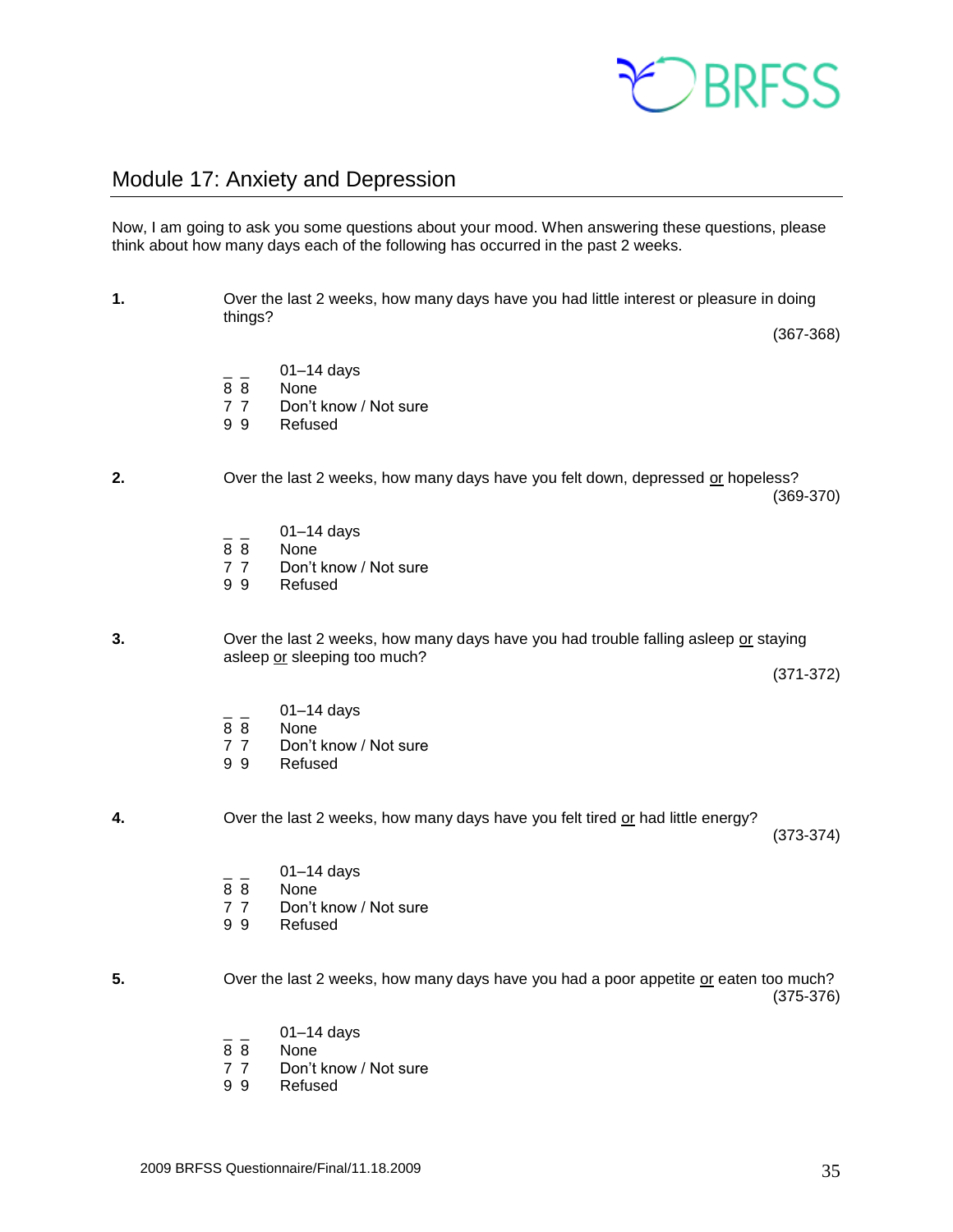

**6.** Over the last 2 weeks, how many days have you felt bad about yourself or that you were a failure or had let yourself or your family down?

(377-378)

- $01-14$  days
- 8 8 None
- 7 7 Don't know / Not sure
- 9 9 Refused

**7**. Over the last 2 weeks, how many days have you had trouble concentrating on things, such as reading the newspaper or watching the TV?

(379-380)

- $01-14$  days
- 8 8 None
- 7 7 Don't know / Not sure
- 9 9 Refused
- **8.** Over the last 2 weeks, how many days have you moved or spoken so slowly that other people could have noticed? Or the opposite - being so fidgety or restless that you were moving around a lot more than usual?

(381-382)

- $\frac{1}{8}$   $\frac{01-14}{8}$  days
- **None**
- 7 7 Don't know / Not sure
- 9 9 Refused
- **9.** Has a doctor or other healthcare provider EVER told you that you have an anxiety disorder (including acute stress disorder, anxiety, generalized anxiety disorder, obsessive-compulsive disorder, panic disorder, phobia, posttraumatic stress disorder, or social anxiety disorder)?

(383)

- 1 Yes
- 2 No
- 7 Don't know / Not sure
- 9 Refused
- **10.** Has a doctor or other healthcare provider EVER told you that you have a depressive disorder (including depression, major depression, dysthymia, or minor depression)?

(384)

- 1 Yes
- 2 No
- 7 Don't know / Not sure
- 9 Refused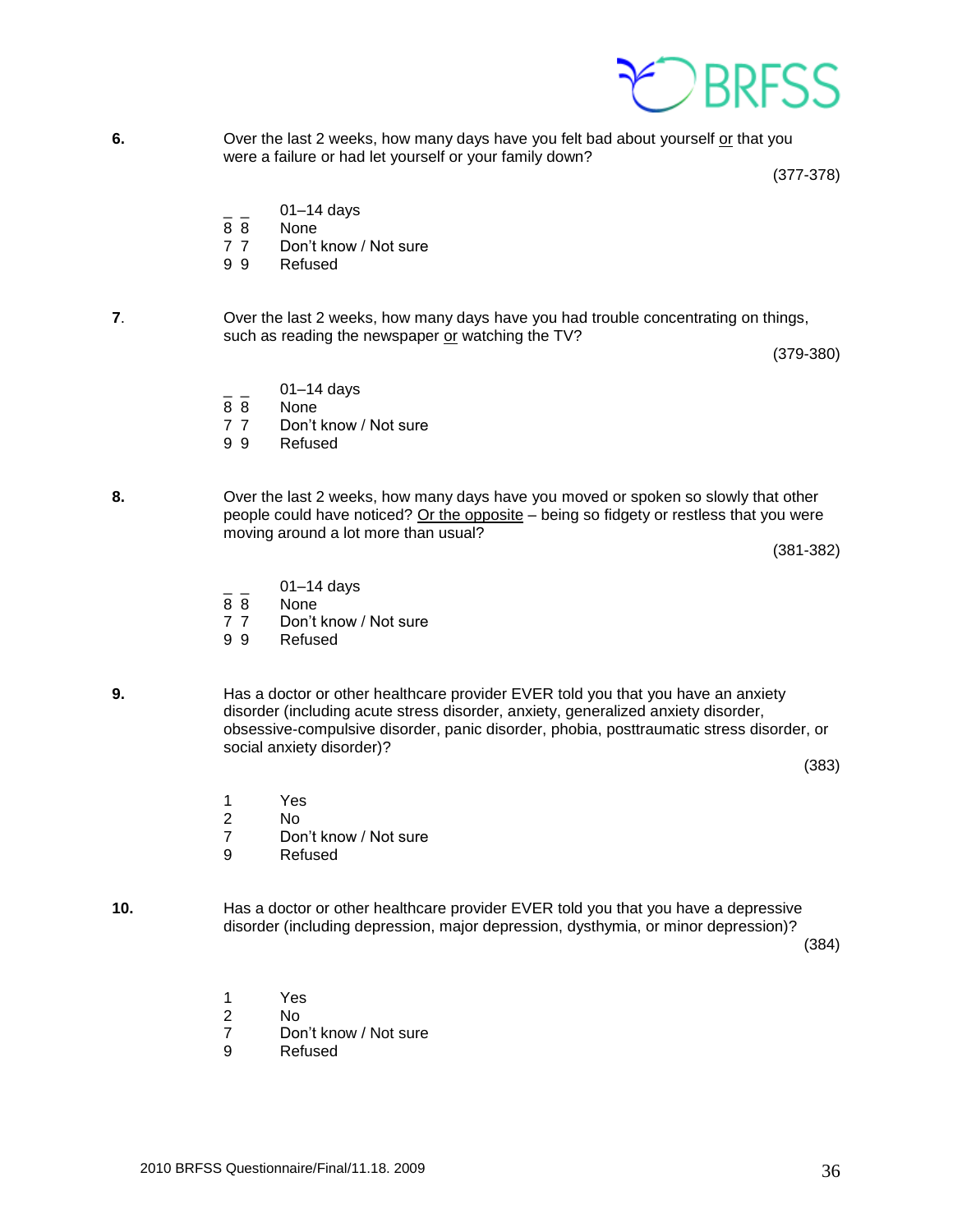

### <span id="page-36-0"></span>Module 22: Adverse Childhood Experience

I'd like to ask you some questions about events that happened during your childhood. This information will allow us to better understand problems that may occur early in life, and may help others in the future. This is a sensitive topic and some people may feel uncomfortable with these questions. At the end of this section, I will give you a phone number for an organization that can provide information and referral for these issues. Please keep in mind that you can ask me to skip any question you do not want to answer.

All questions refer to the time period before you were 18 years of age. Now, looking back before you were 18 years of age—

- **1.** Did you live with anyone who was depressed, mentally ill, or suicidal? (424) 1 Yes 2 No 7 Don't know / Not sure 9 Refused **2.** Did you live with anyone who was a problem drinker or alcoholic? (425) 1 Yes 2 No 7 Don't know / Not sure 9 Refused **3.** Did you live with anyone who used illegal street drugs or who abused prescription medications? (426) 1 Yes 2 No 7 Don't know / Not sure 9 Refused **4.** Did you live with anyone who served time or was sentenced to serve time in a prison, jail, or other correctional facility? (427) 1 Yes 2 No
	- 7 Don't know / Not sure
	- 9 Refused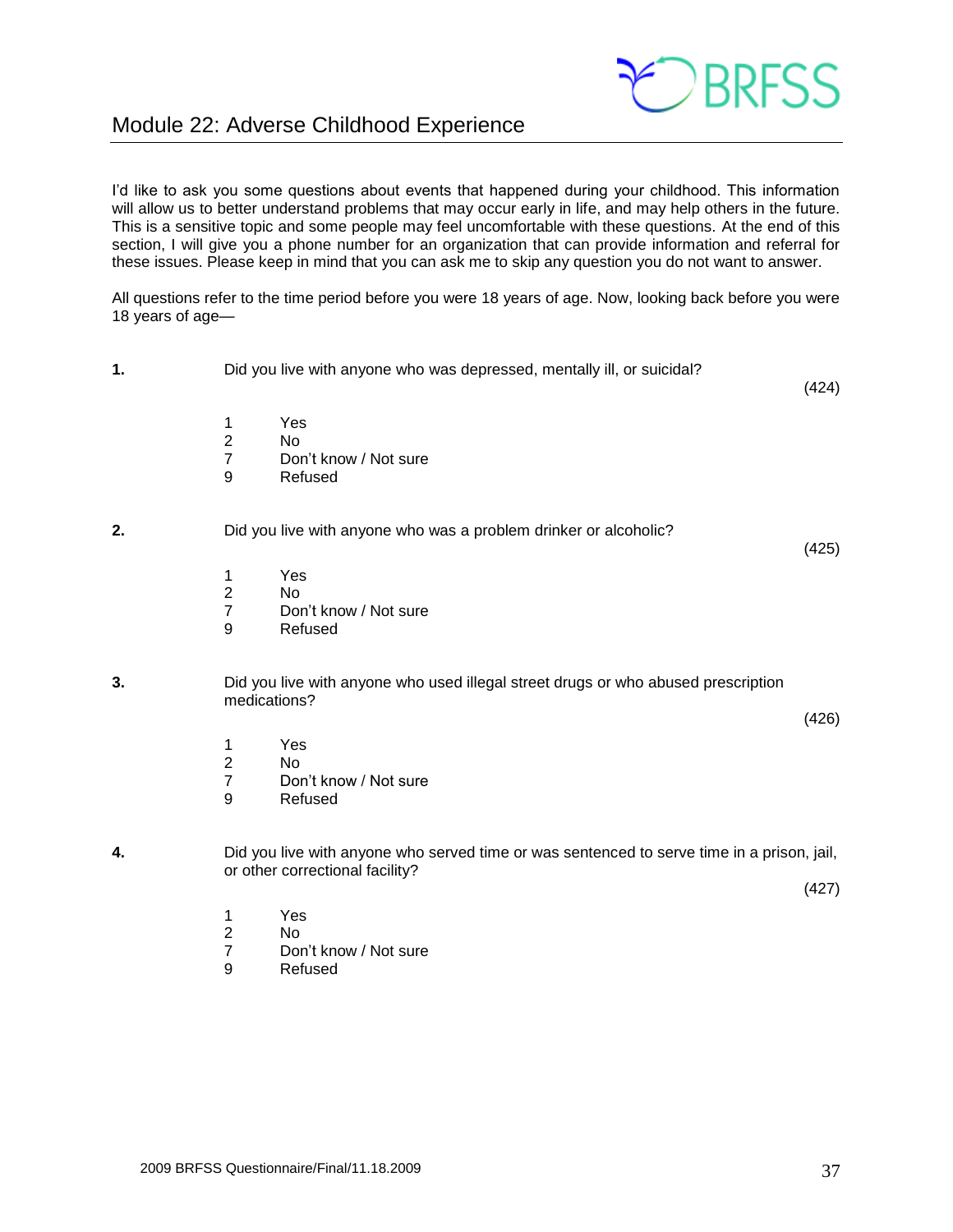

**5.** Were your parents separated or divorced?

(428)

- 1 Yes<br>2 No
- No.
- 8 Parents not married
- 7 Don't know / Not sure
- 9 Refused

#### **6.** How often did your parents or adults in your home ever slap, hit, kick, punch or beat each other up?

(429)

- 1 Never
- 2 Once
- 3 More than once

#### **Do not read:**

- 7 Don't know / Not sure
- 9 Refused

**7.** Before age 18, how often did a parent or adult in your home ever hit, beat, kick, or physically hurt you in any way? Do not include spanking. Would you say---

(430)

- 1 Never
- 2 Once<br>3 More
- More than once

#### **Do not read:**

- 7 Don't know / Not sure
- 9 Refused
- **8.** How often did a parent or adult in your home ever swear at you, insult you, or put you down?

(431)

- 1 Never<br>2 Once
- 2 Once<br>3 More
- More than once

#### **Do not read:**

- 7 Don't know / Not sure<br>9 Refused
- **Refused**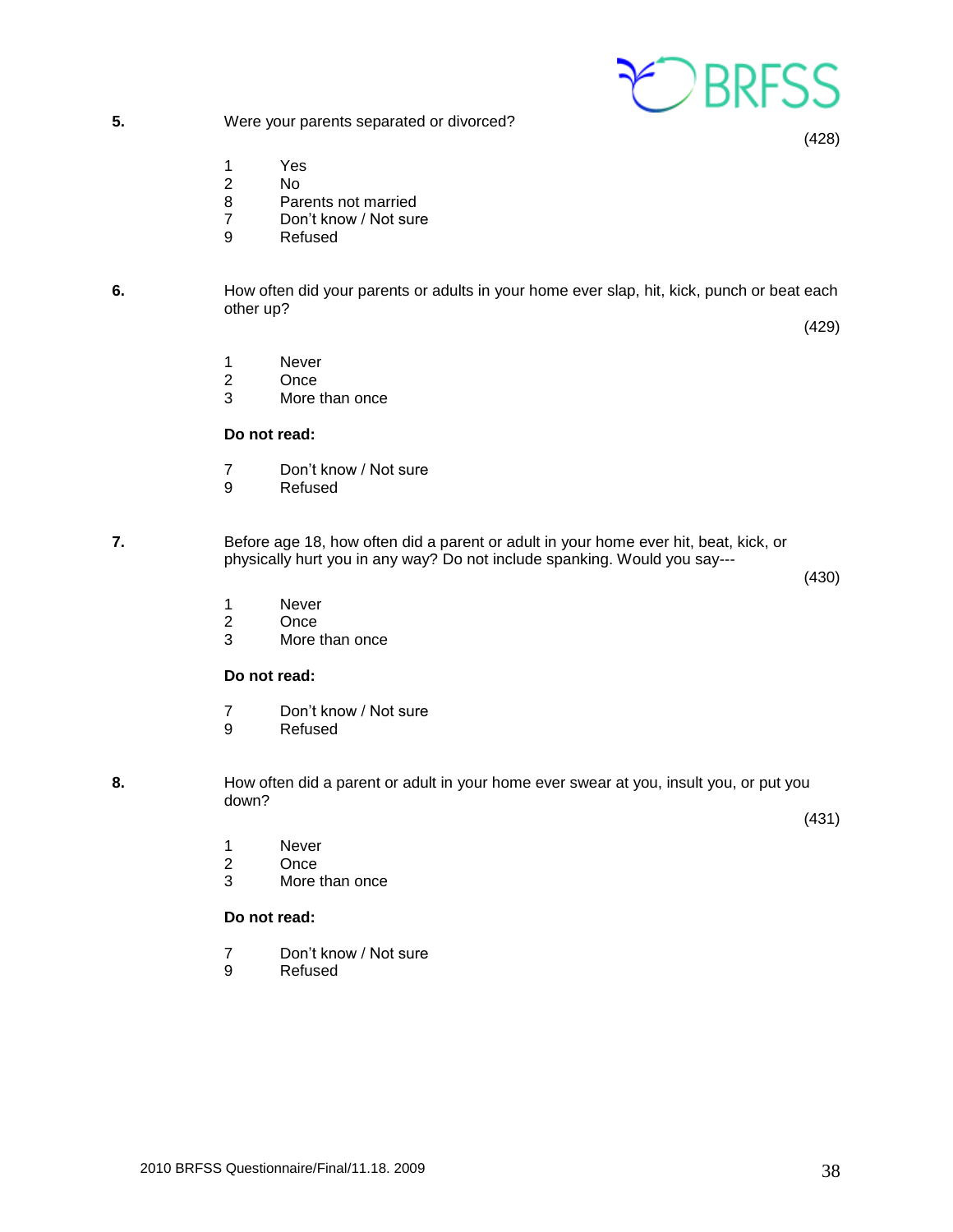**9.** How often did anyone at least 5 years older than you or an adult, ever touch you sexually?

(432)

- 1 Never
- 2 Once
- 3 More than once

#### **Do not read:**

- 7 Don't know / Not sure
- 9 Refused
- **10.** How often did anyone at least 5 years older than you or an adult, try to make you touch them sexually?

(433)

- 1 Never
- 2 Once
- 3 More than once

#### **Do not read:**

- 7 Don't know / Not sure
- 9 Refused

**11.** How often did anyone at least 5 years older than you or an adult, force you to have sex? (434)

- 1 Never
- 2 Once<br>3 More
- More than once

#### **Do not read:**

- 7 Don't know / Not sure
- 9 Refused

As I mentioned when we started this section, I would give you a phone number for an organization that can provide information and referral for these issues. You can dial (place state or local hotline here) to reach a referral service to locate an agency in your area. **[Note: if no local or state hotline is available, give respondent the National Hotline for child abuse 1-800-422-4-A-CHILD (1-800-422-4453).**

### Module 23: Random Child Selection

**CATI note: If Core Q12.7 = 88, or 99 (No children under age 18 in the household, or Refused), go to next module.**

**If Core Q12.7 = 1, Interviewer please read:** "Previously, you indicated there was one child age 17 or younger in your household. I would like to ask you some questions about that child." **[Go to Q1]**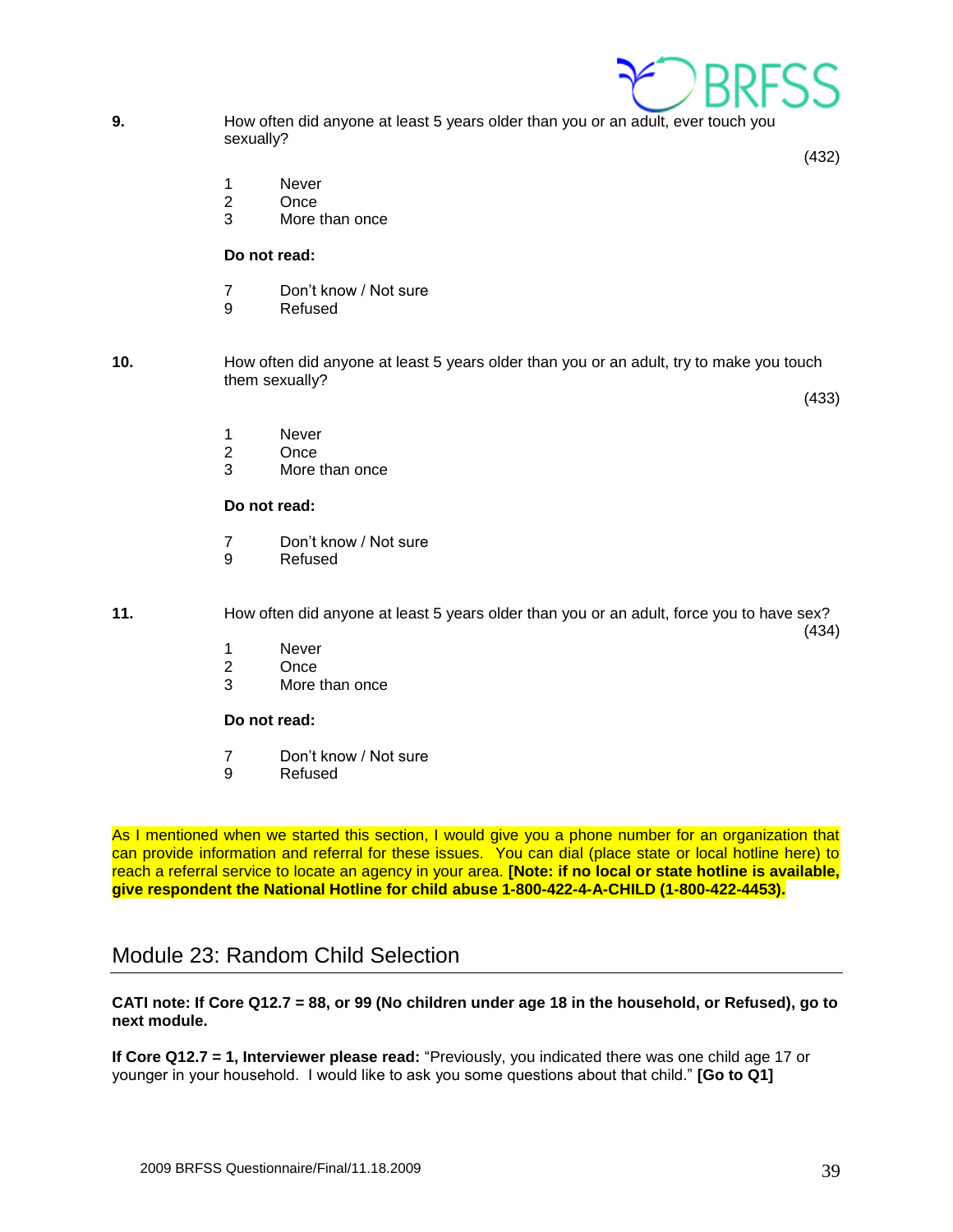

**If Core Q12.7 is >1 and Core Q12.7 does not equal 88 or 99, Interviewer please read:** "Previously, you indicated there were **[number]** children age 17 or younger in your household. Think about those **[number]** children in order of their birth, from oldest to youngest. The oldest child is the first child and the youngest child is the last. Please include children with the same birth date, including twins, in the order of their birth."

**CATI INSTRUCTION: RANDOMLY SELECT ONE OF THE CHILDREN. This is the "Xth" child. Please substitute "Xth" child's number in all questions below.**

#### **INTERVIEWER PLEASE READ:**

I have some additional questions about one specific child. The child I will be referring to is the "Xth" **[CATI: please fill in correct number]** child in your household. All following questions about children will be about the "Xth" **[CATI: please fill in]** child.

**1.** What is the birth month and year of the "**Xth**" child?

(460-465)

(466)

(467)

| $\overline{1}$ $\overline{1}$ $\overline{1}$ $\overline{1}$ $\overline{1}$ | Code month and year   |
|----------------------------------------------------------------------------|-----------------------|
| 7 7/ 7 7 7 7                                                               | Don't know / Not sure |
| 99/9999                                                                    | Refused               |

**CATI INSTRUCTION: Calculate the child's age in months (CHLDAGE1=0 to 216) and also in years (CHLDAGE2=0 to 17) based on the interview date and the birth month and year using a value of 15 for the birth day. If the selected child is < 12 months old enter the calculated months in CHLDAGE1** and 0 in CHLDAGE2. If the child is  $\geq$  12 months enter the calculated months in **CHLDAGE1 and set CHLDAGE2=Truncate (CHLDAGE1/12).** 

- **2.** Is the child a boy or a girl?
	- 1 Boy
	- 2 Girl
	- 9 Refused
- **3.** Is the child Hispanic or Latino?
	- 1 Yes
	- 2 No
	- 7 Don't know / Not sure
	- 9 Refused

#### **4.** Which one or more of the following would you say is the race of the child?

(468-473)

#### **[Check all that apply]**

#### **Please read:**

- 1 White
- 2 Black or African American
- 3 Asian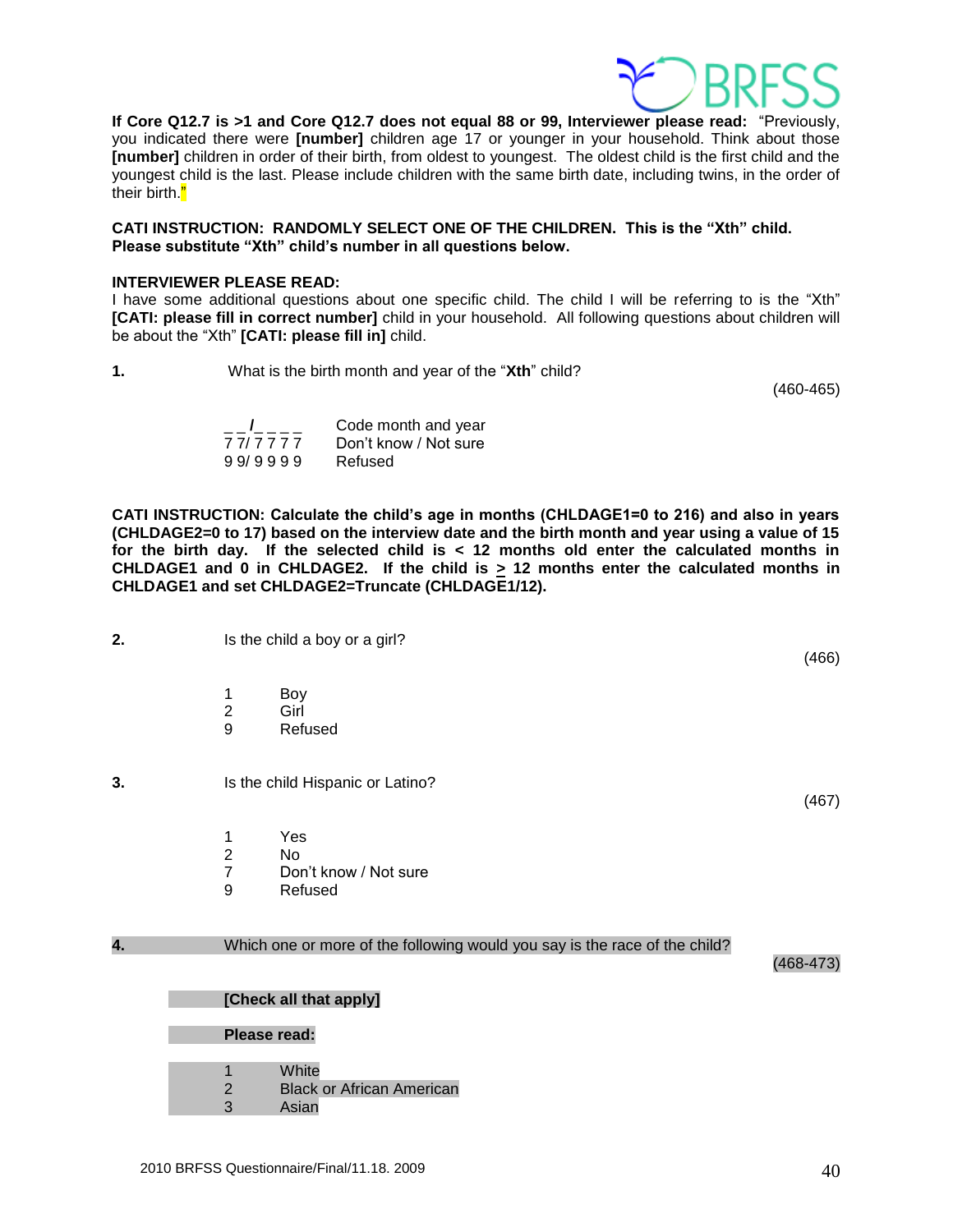

|              | Native Hawaiian or Other Pacific Islander |
|--------------|-------------------------------------------|
| 5            | American Indian, Alaska Native            |
|              |                                           |
| Or           |                                           |
|              |                                           |
| 6            | Other [specify]                           |
|              |                                           |
| Do not read: |                                           |
|              |                                           |
| 8            | No additional choices                     |
|              | Don't know / Not sure                     |

9 Refused

#### **CATI note: If more than one response to Q4, continue. Otherwise, go to Q6.**

**5.** Which one of these groups would you say best represents the child's race?

(474)

|                | White                                     |
|----------------|-------------------------------------------|
| 2              | <b>Black or African American</b>          |
| 3              | Asian                                     |
| $\overline{4}$ | Native Hawaiian or Other Pacific Islander |
| 5              | American Indian, Alaska Native            |
| 6              | Other                                     |
| 7              | Don't know / Not sure                     |
|                | Refused                                   |

SAQ. 4 Which one or more of the following would you say is the ethnicity of the child? (allow for 6 ethnicities meaning 12 columns xxx-yyy) (…)

- 1 Caucasian (includes European, German, Irish, Italian, English)
- 2 Hawaiian
- 3 Chinese
- 4 Filipino<br>5 Japanese
- **Japanese**
- 6 Korean
- 7 Samoan
- 8 Black
- 9 American Indian/ Alaska Native/ Eskimo/ Inuit
- 10 Vietnamese
- 11 Asian Indian
- 12 Portuguese
- 13 Guamanian/Chamorro
- 14 Puerto Rican
- 15 Mexican
- 16 Tongan
- 17 Laotian
- 18 Cambodian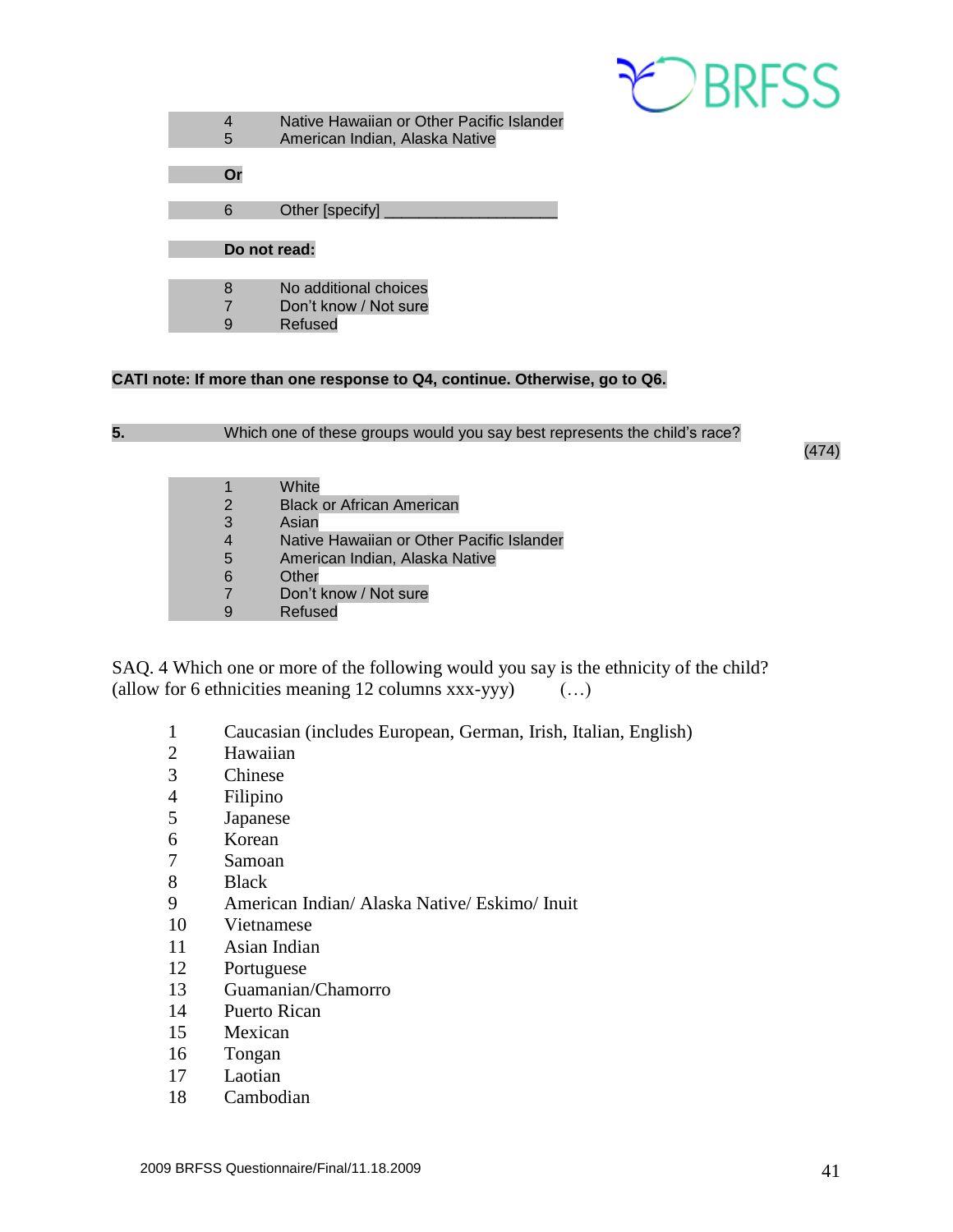

- Malaysian
- Fijian
- Micronesian
- Other Asian (specify) record the specified in (…)
- 23 Other (specify) record the specified in  $(...)$

#### **Do not read**

- **Don't know/ Not sure**
- **Refuse**
- **No additional choices**
- SAQ. **5** Which one of these groups would you say best the child's ethnicity? (…)
	- Caucasian (includes European, German, Irish, Italian, English)
	- Hawaiian
	- Chinese
	- Filipino
	- Japanese
	- Korean
	- Samoan
	- Black
	- American Indian/ Alaska Native/ Eskimo/ Inuit
	- Vietnamese
	- Asian Indian
	- Portuguese
	- Guamanian/Chamorro
	- Puerto Rican
	- Mexican
	- Tongan
	- Laotian
	- Cambodian
	- Malaysian
	- Fijian
	- Micronesian
	- Other Asian (specify) record the specified in (…)
	- 23 Other (specify) record the specified in  $(...)$

#### **Do not read**

- **Don't know/ Not sure**
- **Refuse**
- **No additional choices**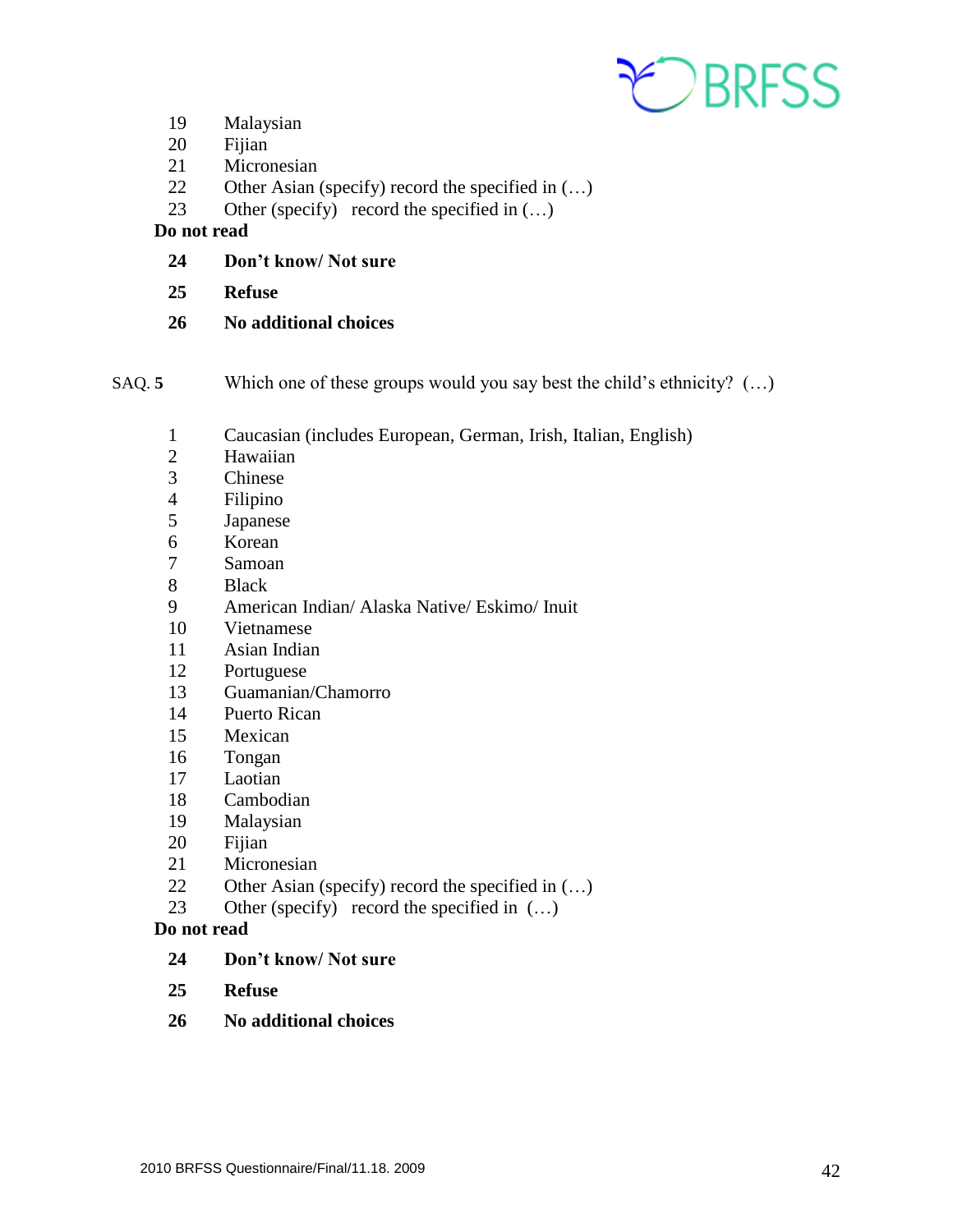

**6.** How are you related to the child?

(475)

#### **Please read:**

- 1 Parent (include biologic, step, or adoptive parent)
- 2 Grandparent
- 3 Foster parent or guardian
- 4 Sibling (include biologic, step, and adoptive sibling)
- 5 Other relative
- 6 Not related in any way

#### **Do not read:**

- 7 Don't know / Not sure
- 9 Refused

### <span id="page-42-0"></span>Module 24: Childhood Asthma Prevalence

#### **CATI note: If response to Core Q12.7 = 88 (None) or 99 (Refused), go to next module.**

The next two questions are about the "Xth" **[CATI: please fill in correct number]** child.

**1.** Has a doctor, nurse or other health professional EVER said that the child has asthma? (476)

| - 1 | 1 H.S                 |                     |
|-----|-----------------------|---------------------|
| 2   | N٥                    | [Go to next module] |
| -7  | Don't know / Not sure | [Go to next module] |
| ۰q  | Refused               | [Go to next module] |

**2.** Does the child still have asthma?

(477)

1 Yes

 $1$   $V_{\alpha\alpha}$ 

- 2 No
- 7 Don't know / Not sure
- 9 Refused

#### **STATE ADDED QUESTIONS**

#### *SEXUAL ORIENTATION \_* **Ask everyone**

*Because the Department of Health wants to ensure that this survey reflects the diversity of the state, I'd like to ask you about your sexual orientation. Please respond with the number that best indicates what is true for you.*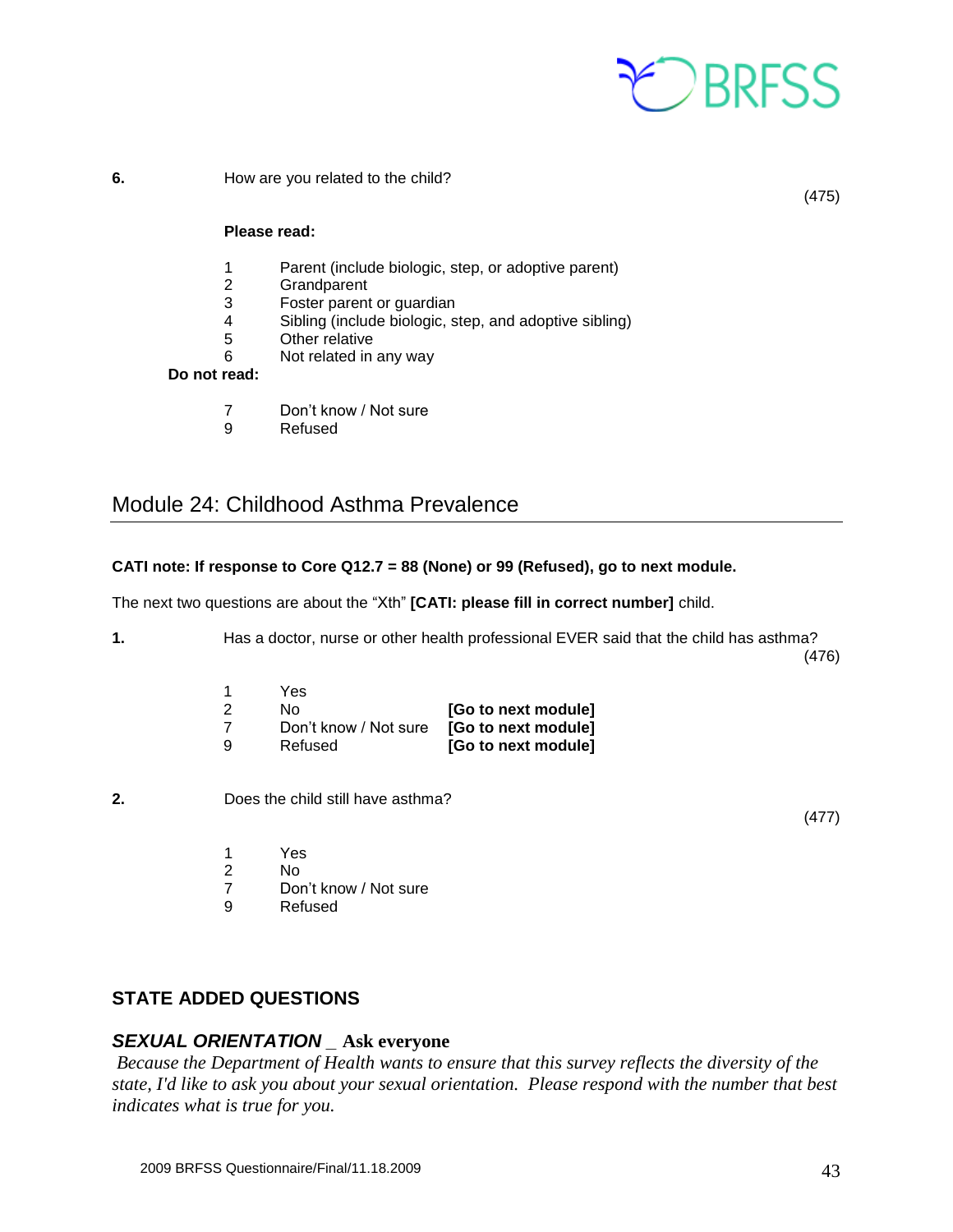

#### **Do not read the responses**

**SAQ. 8** Do you think of yourself as . . . (…)

For Men

- 1. Heterosexual or straight (attracted to women)
- 2. Homosexual or gay (attracted to men)
- 3. Bisexual (attracted to men and women)
- 4. Something else
- 5. Not sure
- 7. Don't know 9. Refused

#### For Women

- 1 Heterosexual or straight (attracted to men)
- 2. Homosexual or lesbian (attracted to women)
- 3. Bisexual (attracted to men and women)
- 4. Something else
- 5. Not sure
- 7. Don't know 9. Refused

#### *SECOND-HAND SMOKE \_* **Ask everyone :**

**SAQ. 9** On how many of the past 7 days, did anyone smoke in your home while you were there?  $(\ldots)$ 

- **Example 1** Number of days (1-7 days)<br>55 I was not home in the past
- **55** I was not home in the past 7 days
- **88** None
- **77** Don't know
- **99** Refused

**SAQ. 10** Which statement best describes the rules about smoking inside your home? Do not include decks, lanais, garages, or porches. (…)

- **1** Smoking is not allowed anywhere inside my home
- **2** Smoking is allowed in some places or at some times
- **3** Smoking is allowed anywhere inside my home
- **4** There are no rules about smoking inside my home
- **7** Don't know
- **9** Refused

**SAQ. 11** In the past 7 days, have you been in a car with someone who was smoking? (...)

- **1** Yes
- **2** No
- **7** Don't know
- **9** Refused

**SAQ. 12** Which statement best describes the rules about smoking in your family car or cars? (…)

**1** Smoking is not allowed in any car